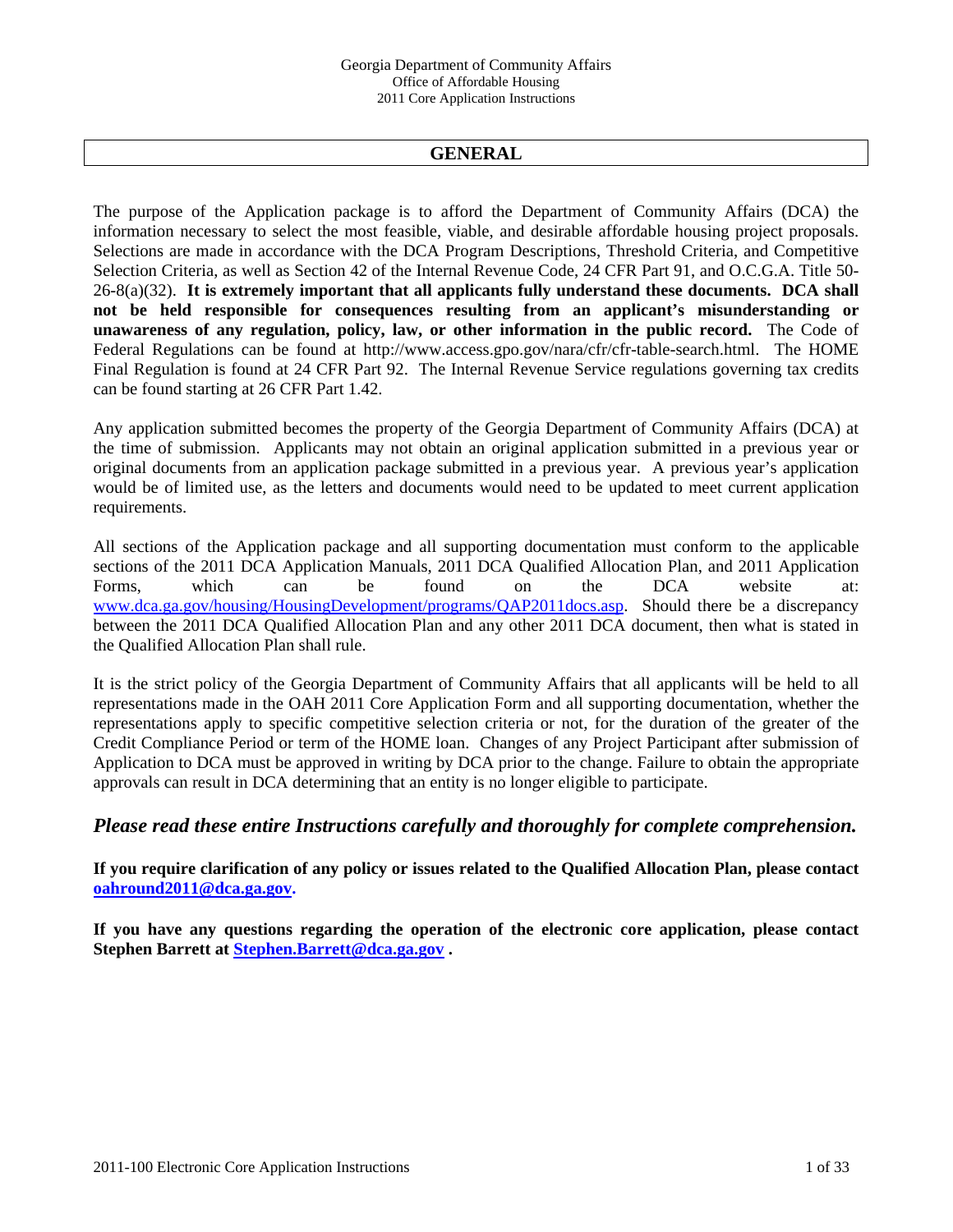# **FEES**

A **"Walk-In Submission Form and Application Fee Calculation Worksheet"** is attached for the applicant's use in determining fee due and facilitating the application submission process. **A DCA** Project Number will be assigned by DCA upon delivery of Application. Applicant must complete this form as indicated, attach a completed money order or cashier's check to it (payable to Georgia Housing and Finance Authority), and include in the front of the scoring binder as instructed in the next section.

# **DCA PRE-APPLICATION DEADLINES AND FEE SCHEDULE**

|                                                                | 9% Deadline<br><b>Fees</b>                                                                  |              | 4% Deadline                                                             |  |
|----------------------------------------------------------------|---------------------------------------------------------------------------------------------|--------------|-------------------------------------------------------------------------|--|
| Amenities Pre-Approval                                         | \$1,500 per waiver                                                                          | May 12, 2011 | No later than 30 days prior to<br>submittal of the LIHTC<br>application |  |
| <b>Architectural Standards</b><br>Waiver                       | \$1,500 per waiver                                                                          | May 12, 2011 | No later than 30 days prior to<br>submittal of the LIHTC<br>application |  |
| <b>DCA HOME Consent</b><br>Loan Pre-Application<br>Application | \$1000 For Profits,<br>\$1000 For Profits/<br>Nonprofits Joint Venture,<br>\$500 Nonprofits | May 12, 2011 | N/A                                                                     |  |
| Qualification<br>Determination                                 | <b>NONE</b>                                                                                 | May 12, 2011 | No later than 30 days prior to<br>submittal of the LIHTC<br>application |  |
| <b>Operating Expense</b><br>Waiver                             | \$1,500 per waiver                                                                          | May 12, 2011 | No later than 30 days prior to<br>submittal of the LIHTC<br>application |  |
| Payment & Performance<br><b>Bond Waiver</b>                    | \$1,500 per waiver                                                                          | May 12, 2011 | N/A                                                                     |  |
| Probationary<br>Participation                                  | \$1,500 per waiver                                                                          | May 12, 2011 | No later than 30 days prior to<br>submittal of the LIHTC<br>application |  |
| Pre-determination of<br><b>Qualification to Compete</b>        | <b>NONE</b>                                                                                 | May 12, 2011 | No later than 30 days prior to<br>submittal of the LIHTC<br>application |  |

For Profit, Nonprofit, and For Profit/Nonprofit Joint Ventures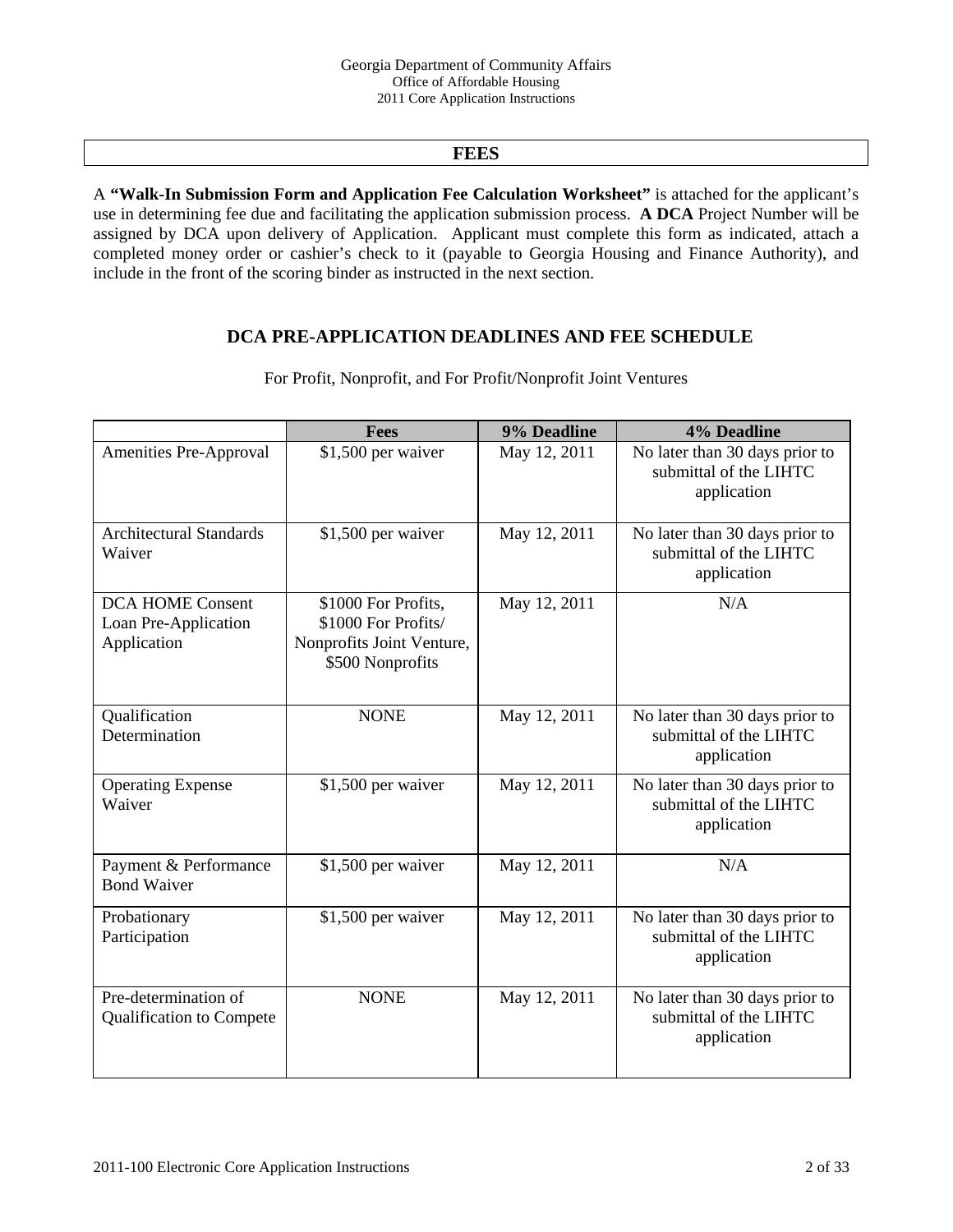# **DCA APPLICATION AND PRE-AWARD DEADLINES & FEE SCHEDULE**

Failure to meet deadlines below will be considered in Experience and Compliance Reviews

|                            | <b>Fees</b>                      | 9%              | 4% Deadline                                                |  |
|----------------------------|----------------------------------|-----------------|------------------------------------------------------------|--|
|                            |                                  | <b>Deadline</b> |                                                            |  |
| 2011 Bond/4% Credit        | \$4,500                          | N/A             | Pre-Application Submission                                 |  |
| <b>Eligibility Opinion</b> | Resubmission fee of \$500        |                 | no later than 75 days before                               |  |
| Letter                     | due to incomplete<br>submissions |                 | <b>bond closing</b> (fee not<br>required at application if |  |
|                            |                                  |                 | submitted with pre-                                        |  |
|                            |                                  |                 | application)                                               |  |
| 2011 Credit                | \$4,000 For Profits              | Application     | N/A                                                        |  |
| <b>Application Fee</b>     | \$4000 For Profits/Nonprofits    | Submission      |                                                            |  |
|                            | Joint Venture \$3000             | June $23$ ,     |                                                            |  |
|                            | Nonprofits                       | 2011            |                                                            |  |
| Notification Due to        | <b>NONE</b>                      | 7/29/11         | N/A                                                        |  |
| DCA of Alternate           |                                  |                 |                                                            |  |
| <b>Financing Awards</b>    |                                  |                 |                                                            |  |
| <b>Alternate Financing</b> | <b>NONE</b>                      | 8/12/11         | N/A                                                        |  |
| Deadline                   |                                  |                 |                                                            |  |
|                            |                                  |                 |                                                            |  |

For Profit, Nonprofit, and For Profit/Nonprofit Joint Ventures

# **9% Application Submission Deadline:**

# **4:00 PM on June 23, 2011**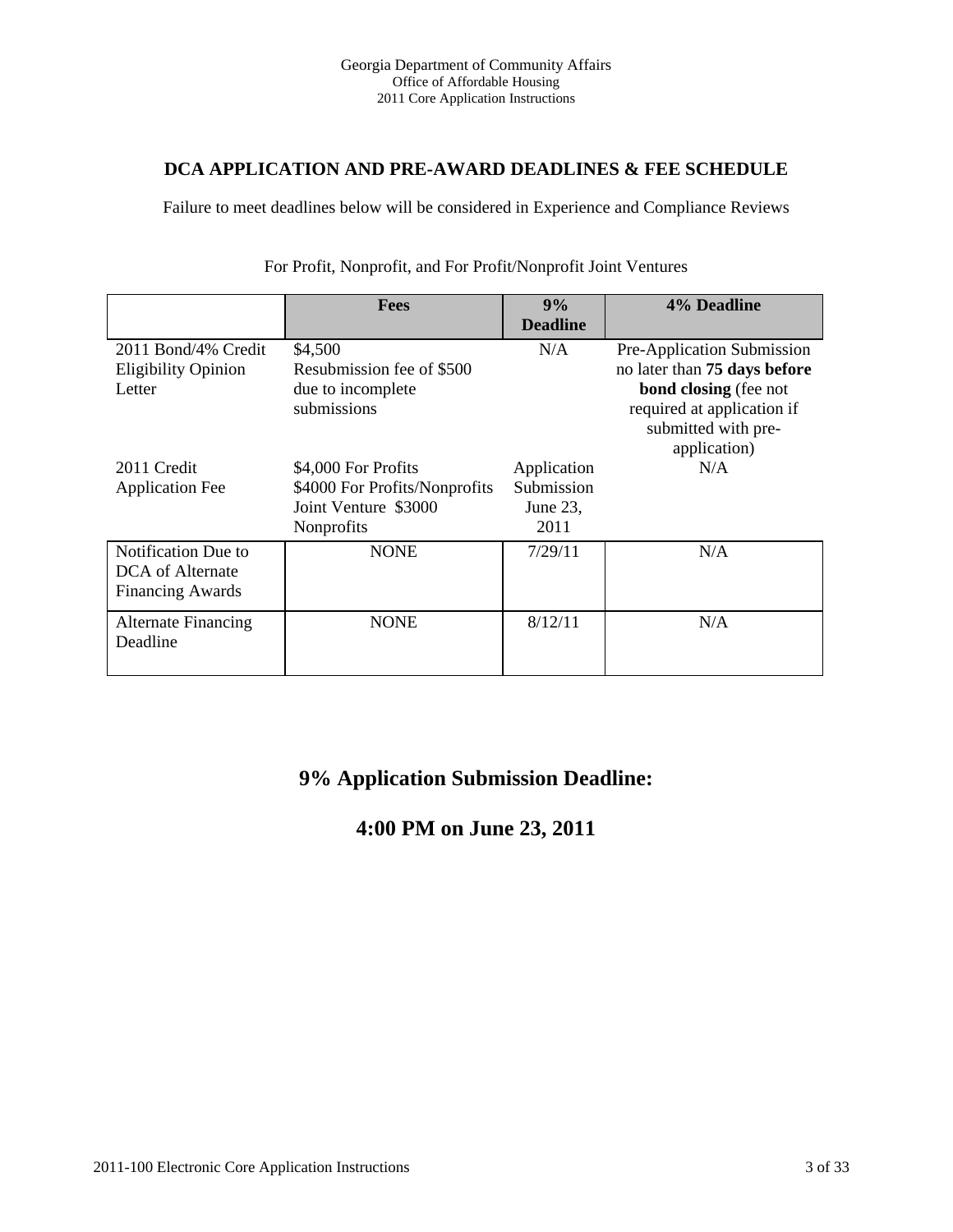# **DCA POST AWARD DEADLINES AND FEE SCHEDULE**

For Profit, Nonprofit, and For Profit/Nonprofit Joint Ventures

|                                                                                                  | Fees                                                                                                                                | 9% Deadline                                                                                                                                                                     | 4% Deadline                                                                                                                      |
|--------------------------------------------------------------------------------------------------|-------------------------------------------------------------------------------------------------------------------------------------|---------------------------------------------------------------------------------------------------------------------------------------------------------------------------------|----------------------------------------------------------------------------------------------------------------------------------|
| Appraisal Fee (HOME<br>Loans Only)                                                               | Based on DCA<br>cost                                                                                                                | Upon invoicing by DCA during<br>underwriting                                                                                                                                    | N/A                                                                                                                              |
| Bond/4% Credit Processing<br>Fee                                                                 | 7% of annual<br><b>Federal Credit</b><br>amount                                                                                     | N/A                                                                                                                                                                             | Due within 30 calendar<br>days of issuance of Letter<br>of Determination                                                         |
| <b>Certificates of Occupancy</b>                                                                 | <b>NONE</b>                                                                                                                         | Issued by local jurisdiction before<br>end of business December 31,<br>2013                                                                                                     | Issued by local jurisdiction<br>before end of business<br>December 31, 2013                                                      |
| Commencement of<br>Construction/Rehabilitation<br>(Projects w/Tax Credit and<br>HOME)            | <b>NONE</b>                                                                                                                         | Must satisfy all conditions<br>necessary to commence<br>construction within one year of<br>date of the initial HOME<br>commitment.                                              | N/A                                                                                                                              |
| Commencement of<br>Construction/Rehabilitation<br>(Tax Credit Only Projects)                     | <b>NONE</b>                                                                                                                         | No later than September 30, 2012                                                                                                                                                | No later than September<br>30, 2012                                                                                              |
| <b>Completion of Work Scope</b>                                                                  | <b>NONE</b>                                                                                                                         | No later than December 31, 2013                                                                                                                                                 | No later than December<br>31, 2013                                                                                               |
| <b>Construction Loan Closing</b><br>(Tax Credit only Projects)                                   | <b>NONE</b>                                                                                                                         | No later than August 31, 2012                                                                                                                                                   | No later than August 31,<br>2012                                                                                                 |
| <b>Cost Certification</b><br>Amendments                                                          | \$1,500 per<br>request                                                                                                              | At time of request                                                                                                                                                              | At time of request                                                                                                               |
| <b>Credit Allocation Fee</b>                                                                     | 7% of annual<br>Federal Credit<br>amount                                                                                            | At time of carryover allocation<br>sent in except for Non Profit sole<br>general partners who can submit at<br>or before construction<br>commencement deadline.                 | N/A                                                                                                                              |
| Credit Compliance<br>Monitoring Fee (calculated<br>on a per unit basis for all<br>project units) | \$150 - USDA<br>515 Projects<br>\$150 - URFA<br><b>Bond Projects</b><br>\$700 - Bond/4%<br><b>Credit Projects</b><br>\$700 - Others | Within 18 months of Issuance of<br>carryover allocation, but no later<br>than the project placed in service<br>date or applicant will be assessed<br>a late fee of \$25 per day | Due within 18 months of<br>issuance of Letter of<br>Determination or applicant<br>will be assessed a late fee<br>of \$25 per day |
| DCA Placed In Service<br>Form                                                                    | <b>NONE</b>                                                                                                                         | Within 30 days of the 1st building<br>placed in service                                                                                                                         | Within 30 days of the 1st<br>building placed in service                                                                          |
| Design Documents as fully<br>outlined in the Architectural<br>Manual                             | <b>NONE</b>                                                                                                                         | Must be submitted to DCA for<br>review and approval no later than<br>February 1, 2012                                                                                           | Step II Design<br>Development documents<br>must be submitted at time<br>of application.                                          |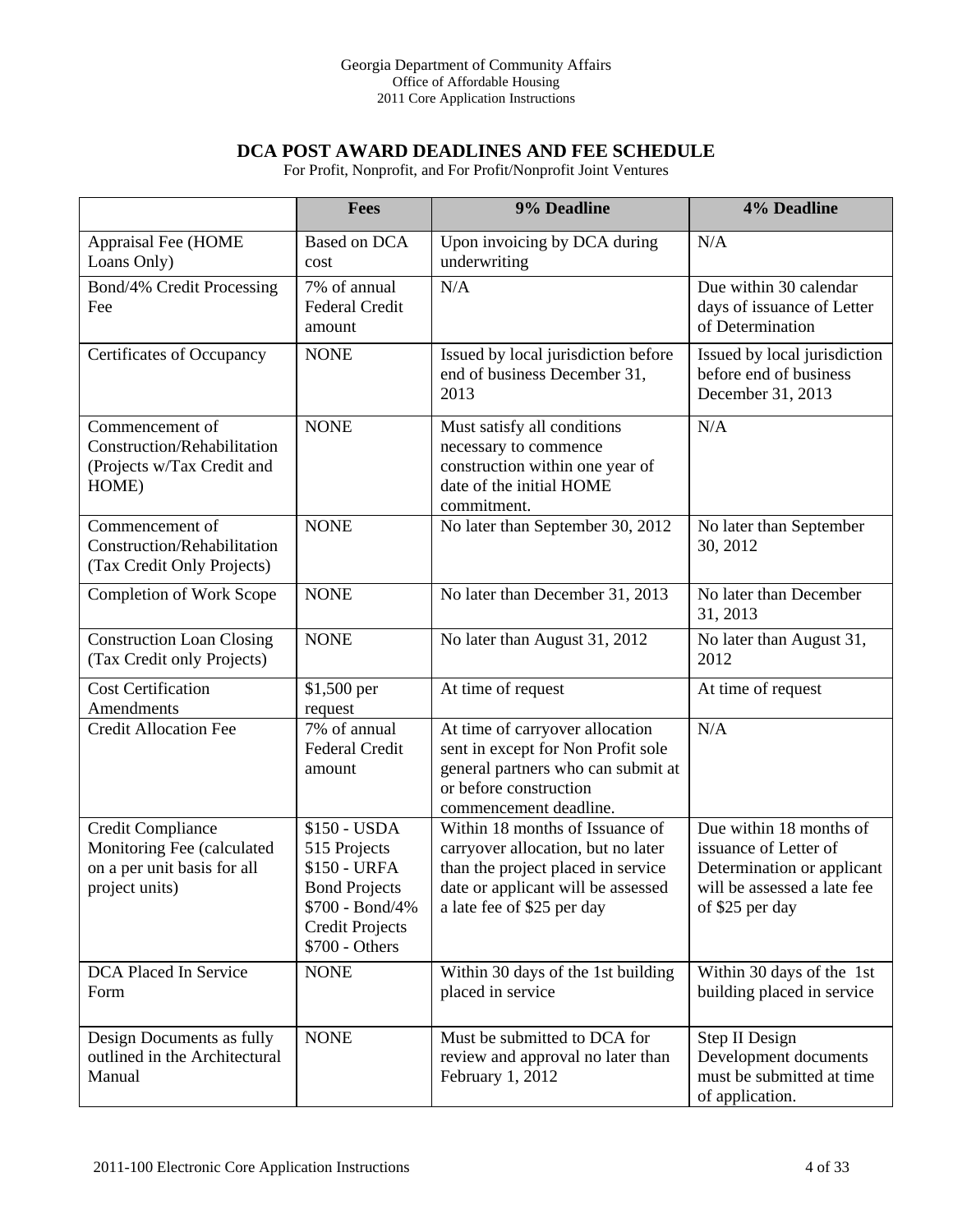# **DCA POST AWARD DEADLINES AND FEE SCHEDULE**

For Profit, Nonprofit, and For Profit/Nonprofit Joint Ventures

Failure to meet deadlines below will be considered in Experience and Compliance Review

|                                                                                                                                           | Fees                                                                           | 9% Deadline                                                                                                                                                                                          | 4% Deadline                                                                                                                                                                                                           |
|-------------------------------------------------------------------------------------------------------------------------------------------|--------------------------------------------------------------------------------|------------------------------------------------------------------------------------------------------------------------------------------------------------------------------------------------------|-----------------------------------------------------------------------------------------------------------------------------------------------------------------------------------------------------------------------|
| <b>Environmental Review Costs</b>                                                                                                         | Based on<br><b>Actual Costs</b><br>incurred by<br>DCA to retain<br>consultants | Upon invoicing by DCA during<br>underwriting                                                                                                                                                         | Upon invoicing by DCA<br>during underwriting                                                                                                                                                                          |
| <b>Final Allocation Deadline</b>                                                                                                          | <b>NONE</b>                                                                    | February 15, 2014                                                                                                                                                                                    | September 15, 2014                                                                                                                                                                                                    |
| Final Inspection Fee (for all<br>LIHTC properties, both 4% and<br>9%, excluding those projects<br>involving HOME funds)                   | \$3,000 per<br>project                                                         | Due within 30 days of final draw but<br>no later than 30 days prior to the<br>placed in service date or a late fee of<br>\$25 per day will be assessed                                               | Due within 30 days of final<br>draw but no later than 30<br>days prior to the placed in<br>service date or a late fee of<br>\$25 per day will be assessed                                                             |
| Formal Firm Commitments for<br>equity and non-DCA debt<br>(HOME)                                                                          | <b>NONE</b>                                                                    | Must be submitted to DCA within 75<br>days of the carryover allocations                                                                                                                              | N/A                                                                                                                                                                                                                   |
| Front End Analysis (applicable<br>when an Identity of Interest<br>exists between the Developer or<br>Owner and the general<br>contractor) | \$2,700 per<br>project                                                         | Due within 15 days of invoicing by<br>DCA during underwriting (HOME<br>Loans Only)                                                                                                                   | N/A                                                                                                                                                                                                                   |
| Georgia Housing Search                                                                                                                    | <b>NONE</b>                                                                    | Applicant agrees that if Application is<br>selected for funding, then the<br>Applicant will list all of its existing<br>developments in the Georgia Housing<br>Search within six months of selection | Applicant agrees that<br>Application receives a Letter<br>of Determination, then the<br>applicant will list all of its<br>existing developments in the<br>Georgia Housing Search<br>within six months of<br>selection |
| <b>HOME Loan Closing</b>                                                                                                                  | <b>NONE</b>                                                                    | On or before September 1, 2012                                                                                                                                                                       | N/A                                                                                                                                                                                                                   |
| <b>HOME</b> Loan Conversion                                                                                                               | <b>NONE</b>                                                                    | Within 24 months of the HOME<br>construction loan closing                                                                                                                                            | N/A                                                                                                                                                                                                                   |
| <b>LURC</b> Execution                                                                                                                     | <b>NONE</b>                                                                    | Prior to submission of cost<br>certification                                                                                                                                                         | At or prior to bond closing                                                                                                                                                                                           |
| Non-Compliant Re-inspection<br>Fee                                                                                                        | Minimum of<br>\$50 per unit or<br>file plus travel<br>expenses                 | Due within 15 days of invoicing by<br><b>DCA</b>                                                                                                                                                     | Due within 15 days of<br>invoicing by DCA                                                                                                                                                                             |
| Placement-In-Service                                                                                                                      | <b>NONE</b>                                                                    | All buildings in the project must be<br>placed in service by December 31,<br>2013                                                                                                                    | All buildings in the project<br>must be placed in service by<br>December 31, 2013                                                                                                                                     |
| Project Application<br>Amendments, Post Award<br>Project Concept Amendments,<br>Post Letter of Determination                              | \$1,500 per<br>request                                                         | At time of submission of request for<br>amendment                                                                                                                                                    | At time of submission of<br>request for amendment                                                                                                                                                                     |

Note: All outstanding fees due to DCA must be paid in full prior to issuance of 8609's for all projects receiving an allocation of tax credits per this Plan.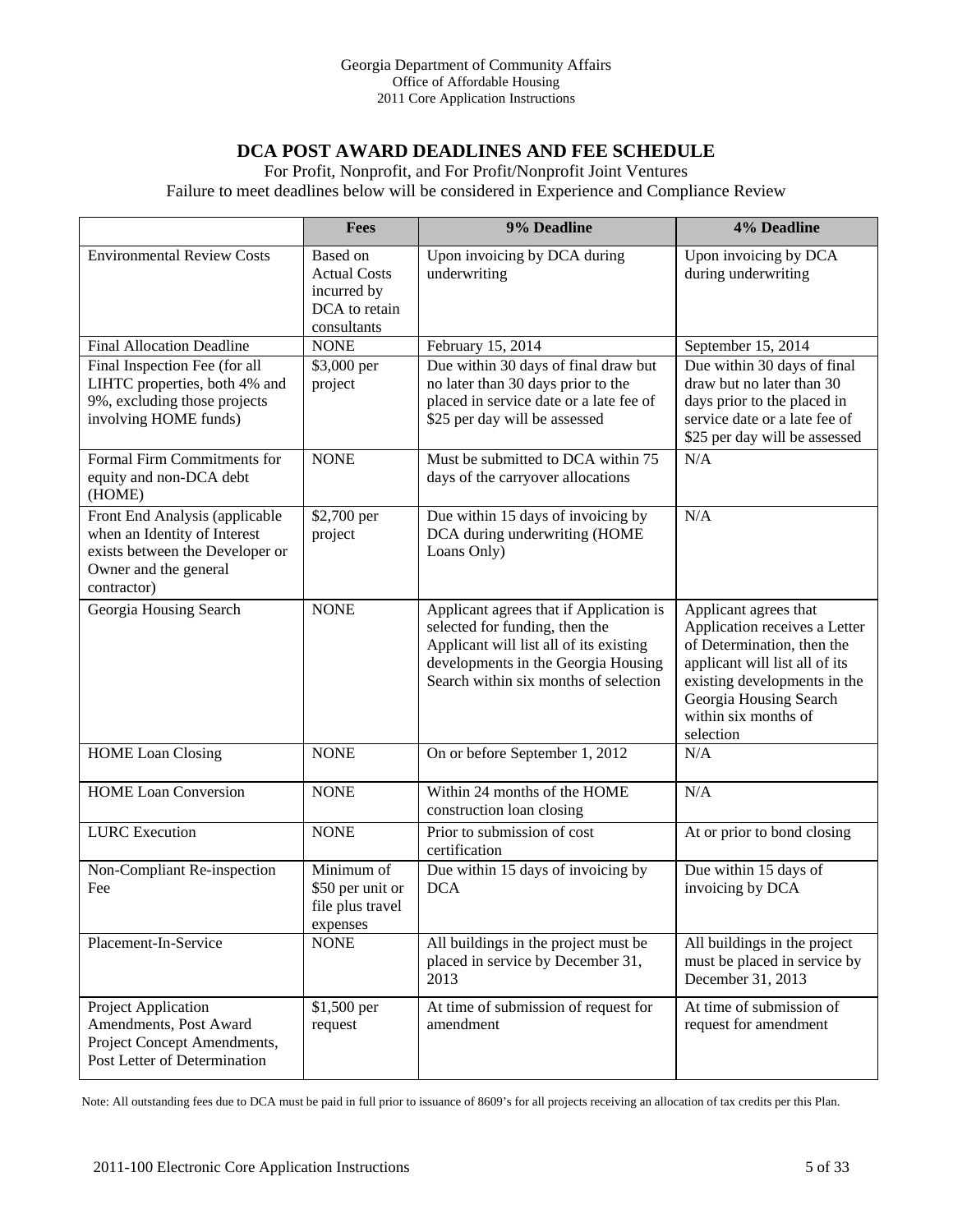# **REQUIRED EXECUTION AND DELIVERY**

*Please read these entire Instructions carefully and thoroughly for complete comprehension.*  **Information not submitted on DCA-required forms will not be reviewed.**

#### **APPLICATION DELIVERY INSTRUCTIONS**

**DELIVER TO: Office of Affordable Housing Georgia Department of Community Affairs 60 Executive Park South NE Atlanta, Georgia 30329-2231** 

For third-party delivery via a delivery service, also add to the address above the following on the outer mailing label:

**CONTENTS: OAH 2011 Application Package (Multifamily Program) <<Enter Project Name here>>** 

**Please note that the applicant is solely responsible for applications being delivered prior to the deadline and that late deliveries will NOT be accepted.** 

#### **Competitive Application Cycle**

**The Application Packages must be received by DCA no later than 4:00 p.m. on Thursday June 23, 2011**. If you wait until June 23, 2011 for walk-in delivery, tables will be set up for application receiving from 9:00 a.m. to 4:00 p.m. Arrival by 1:00 is recommended for faster processing. No assembly or copying of applications will be allowed on DCA grounds. These tasks must be performed prior to arrival at DCA. All required copies must be submitted simultaneously with the originals. **No copies will be accepted after 4:00 p.m. on June 23, 2011**. Prior to an individual securing a position in the walk-in processing line, that individual must have all of the application materials required for the submission for each of their applications. Holding a place in line while waiting for materials needed to complete or organize applications will not be allowed.

**Mailed or courier packages must be received by DCA on or before 4:00 p.m. June 23, 2011.** DCA shall not be responsible for any delivery failure on the part of the Applicant. If an Applicant chooses to use a postal or courier service to deliver the Application Package to DCA and such service fails to deliver the package by the deadline, then the Application Package will be deemed by DCA as untimely and, consequently, will not be reviewed for project awards.

**4% Tax Credit Applications for Bond Financed Projects can be submitted throughout the year, subsequent to Bond Allocation, but no later than seventy-five (75) days prior to bond closing date.**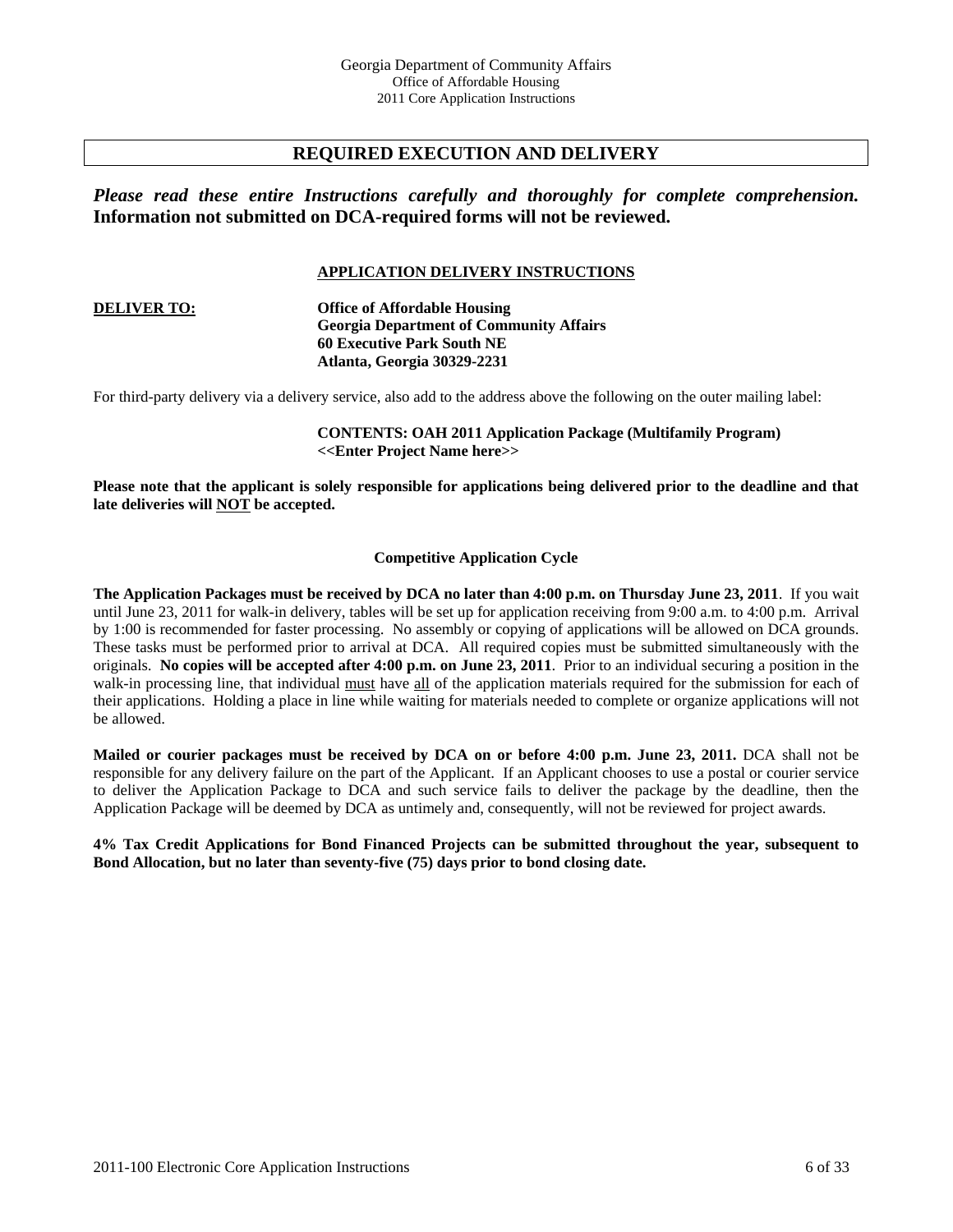## **APPLICATION PACKAGE ASSEMBLY INSTRUCTIONS**

For each proposed project, the applicant must ensure execution of all necessary forms and supporting documentation, and place them in the appropriate order according to the 2011 Application Tabs Checklist. The applicant must deliver:

- 1.**Three (3) full application packages** (with original photographs in each) containing all (fully completed and executed) necessary forms and supporting documentation placed and secured in the binder in the appropriate order determined by the 2011 Application Tabs Checklist. The three (3) packages must be separated as:
	- **One (1) bound and tabbed Original placed in a 3-ring binder**, labeled according to Labeling Instructions (see next section),
	- **One (1) bound and tabbed Copy 1, identical to the Original, placed in a 3-ring binder identical to the Original**, labeled according to Labeling Instructions (see next section), and
	- **One (1) rubber-banded Copy 2 identical to the original, tabbed, on non-hole-punched paper** (copier-friendly to accommodate Open Records requests), placed in a 9"W x 4"H x 14¼"D banker's box (two if needed, get at local office-supply store) end-labeled according to Labeling Instructions (see next section).
- 2. One working, VIRUS-FREE CD-R in a protective hard plastic jewel case (both supplied by applicant) containing the items below:
	- The completed DCA-protected electronic OAH 2011-100 Core Application Form from which the applicant has printed out the OAH 2011-100 Core Application Form paper copies submitted to DCA. Please name the electronic core application form contained in the CD by using the format "**2011-xxx <<Your Project Name** >> **Core**".
	- The completed DCA-protected OAH 2011 Performance Workbooks, one for each team member. Please name the electronic performance workbooks submitted in the CD by using the format "**2011-xxx <<Your Project Name >> PW for <<Your Team Member Name>>".** Please create an electronic folder on the DVD, title it "Performance" Workbooks" and save all performance workbooks for your project in this folder.

Label the CD protective jewel case with a standard label (cut to fit on front of the case and parallel with the spine of the case – no overlap on edge – see next page) containing the typed-in project name and the person's name with email address to contact in case of CD failure. Leave 2" above the label for a DCA Project Number label that will be added later by DCA. **PLEASE DO NOT ATTACH AN ADHESIVE LABEL TO THE CD ITSELF**. Rather, write the requested information **legibly** on the printed side of the CD itself with a felt-tip pen. Refer to labeling illustrations. **Double-check the CD to verify that it contains the properly named virus-free application files.**

3. One working, VIRUS-FREE CD-R in a protective hard plastic jewel case (both supplied by applicant) containing an electronic copy of the Market Study (as provided in hard copy in the Application binder) in an open PDF format is required to be submitted with all applications. Name the file as "**2011-xxx <Your Project Name** >> **Mkt Study.**

Label the CD protective jewel case in the same way as the CD in Item 2 above. Refer to labeling illustrations. **Doublecheck the CD to verify that it contains the properly named virus-free application files.**

- 4. One electronic copy of the Phase I Environmental Study and the Phase II Environmental Study (if applicable) on a flash drive/thumb drive. The flash drive should be in a protective envelope clearly marked with the project name and contact information, then inserted into the front inside pocket of the Original copy of the application binder.
- 5.Completed "**Walk-In Submission Form and Application Fee Calculation Worksheet**" (one form) located at the very end of this document. Attach a certified funds check or money order for the correct fees made out to **"Georgia Housing and Finance Authority".**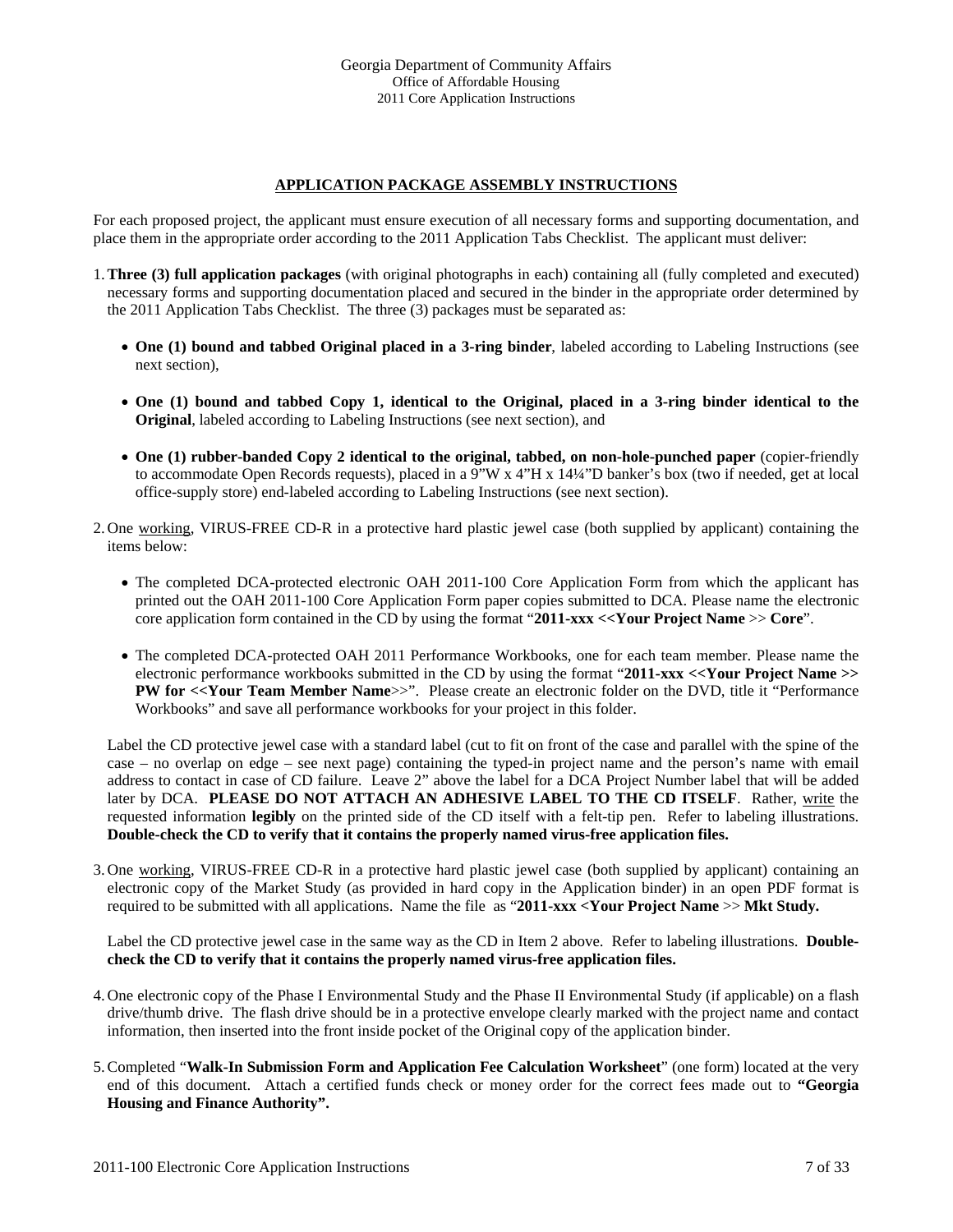## **APPLICATION BINDER LABELING INSTRUCTIONS**

Label Specifications. The following label specifications are heavily recommended and preferred by DCA.

- Printed from: Computer printer (Avery labels typically come with instructions for use on computers)
- Label size: 2" x 4" Shipping labels, for example either Avery Laser #5163 or Avery Inkjet #8163.
- Cut off unused label space to enable placement perpendicular to binder spine. • Font: Arial, bold-face, 20-point
- Number of labels: Between 3 and 12 in most cases, depending on size of application see Label text.
- Label text: The "1 of", "2 of", and "3 of" parts will vary depending on the application size. In place of the lines shown below, the applicant will substitute the total number of pieces in the Original.



#### Label Affixing:

Affix labels in the middle of the spine of the binders such that the text, when read, is perpendicular to the edge of the spine. Leave at least the top four inches (4") of the spine visible. See the sample illustration below. Put Copy 2 label on end of box. Label all binders and banker boxes **before** arriving at DCA.

#### **Labeling for 1-binder Original and Copies:**



#### **Labeling for 2-binder Original and Copies:**

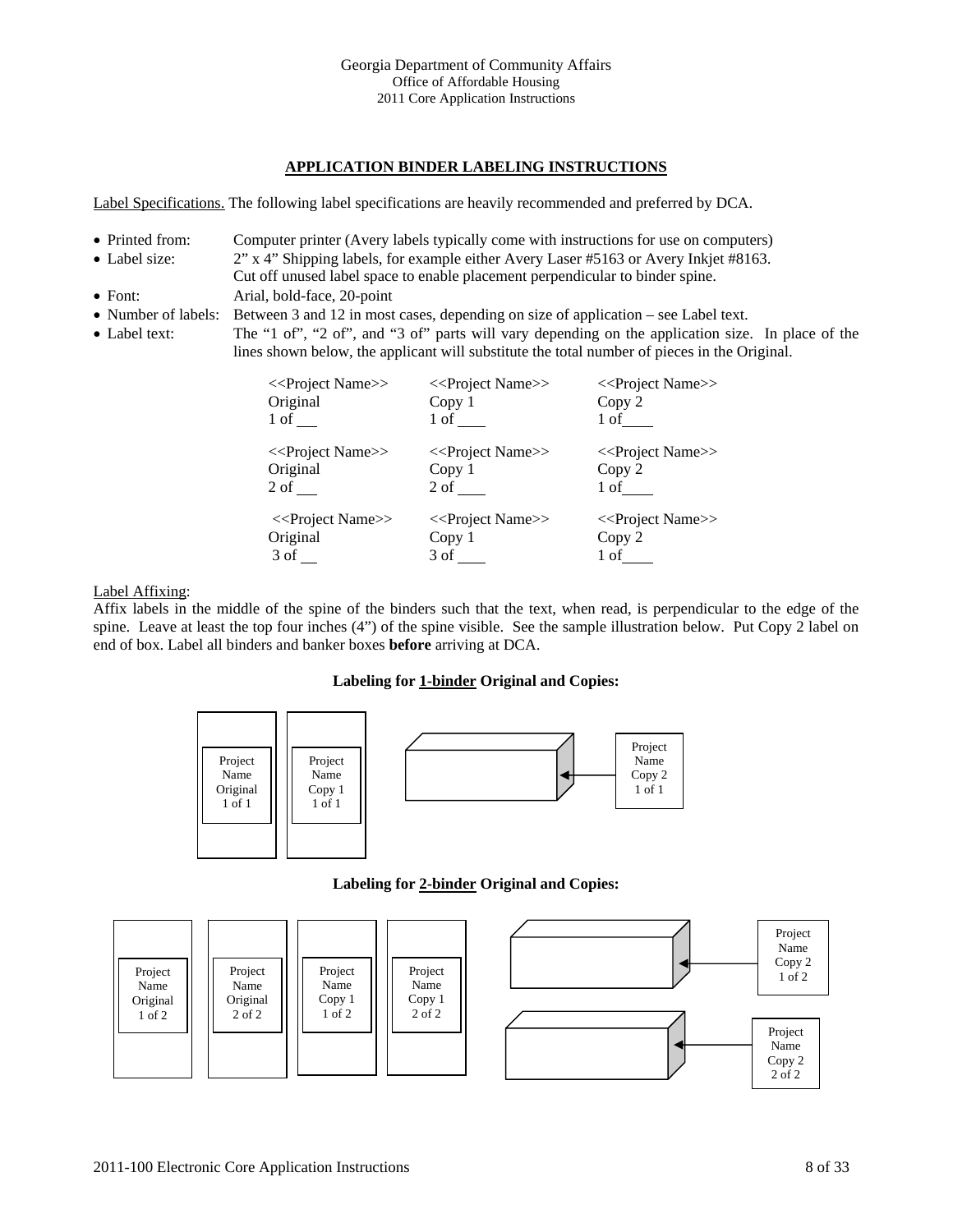#### Georgia Department of Community Affairs Office of Affordable Housing 2011 Core Application Instructions

# **CD LABELING INSTRUCTIONS**

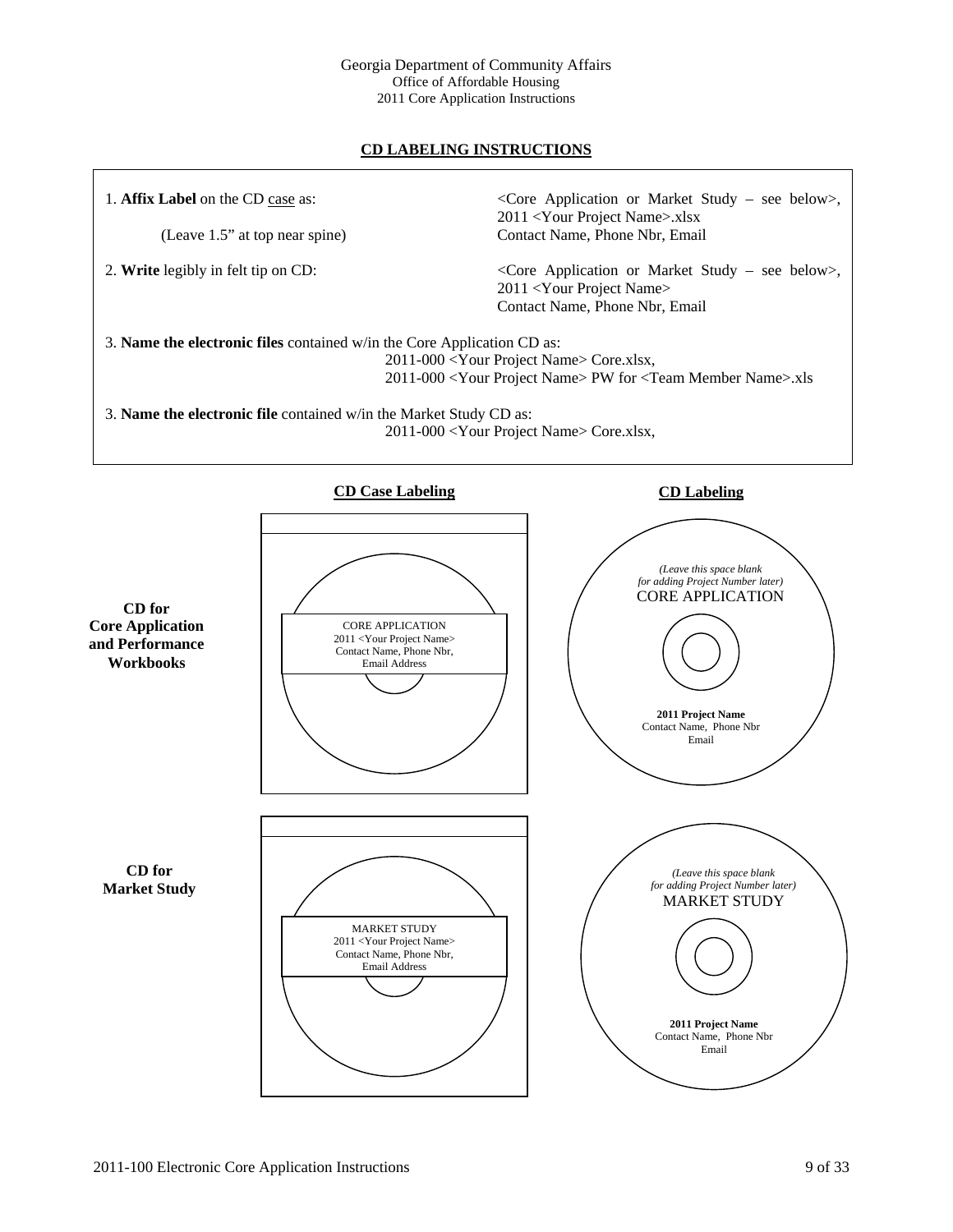# **SPECIAL INSTRUCTIONS FOR COMPLETING ELECTRONIC CORE APPLICATION**

#### **All applicants are required to use the DCA-protected electronic OAH 2011-100 Core Application Form provided**

**by DCA at** (http://www.dca.ga.gov/housing/HousingDevelopment/programs/QAP2011docs.asp). To download, rightclick on the link at the DCA web site, select Save Target As and choose the storage location on your computer. If during download a message box appears requiring a password, keep clicking "OK". Otherwise, download on a computer with Excel 2007 or later version. Applicants with computers running later versions of Excel will need to first save the file as an Excel 2007 version after entering their data and before submitting it to DCA. If prompted by the computer to upgrade the file to a newer version of Excel, choose "NO". Applicants should email webmaster@dca.ga.gov if download problems are encountered.

Please do not transfer tabs from one core app file to another, even if it is for the same application. If you plan to submit more than one application, please make additional electronic copies of the OAH 2011-100 Core Application Form file **after** completing portions that *are* common to all of your applications and **before** completing any portions that are *not* common to all of your applications. This copying process must occur while the electronic file is unopened. In other words, right-click on the closed file in the folder where you have stored it on your computer, select Copy, right click in a white space of the destination folder and select Paste.

DCA recommends that users close all other applications, files, and windows before and during use so as to improve performance. It may take several moments to open or to save. The electronic OAH 2011-100 Core Application Form is best viewed on a PC-compatible computer using Microsoft Windows XP and Microsoft Office 2007 or later version, equipped with at least 2 GB of RAM and at least a 2 GHz processor. The electronic OAH 2011-100 Core Application Form is created in a Microsoft Excel 2007 spreadsheet workbook.

# **Please note that you should fill in all applicable boxes, and there are several places requiring original signatures. Please read directions that follow.**

#### **Please do not enter information using all upper case or all lower-case letters**. **Sentence case or title case is preferred.**

1. There are fifteen electronic tabs in the Excel workbook that represent separate spreadsheets for applicant use. Applicants are encouraged to print out a blank version of each tab below beforehand to be aware of all contents:

Tabs Checklist Project Narrative

| $\Gamma$  | Project Information       | VI:      | Revenue & Expenses                        |
|-----------|---------------------------|----------|-------------------------------------------|
| $\prod$ : | Development Team          | VII:     | Pro Forma                                 |
| $III-A$ : | Sources of Funds          | VIII:    | Threshold Criteria                        |
| $III-B:$  | USDA 538 Loan             | IX-A:    | Scoring Criteria                          |
| $III-C$ : | <b>HUD</b> Insured Loan   | $IX-B$ : | <b>Superior Project Concept Narrative</b> |
| IV:       | Uses of Funds             | X:       | <b>Applicant Certification Letter</b>     |
| V:        | <b>Utility Allowances</b> |          |                                           |

After opening the workbook, simply click the mouse pointer on the appropriate tab at the bottom of the screen to navigate to the desired form. The small black directional arrows in the bottom left corner will also assist you in navigating the workbook.

2. Fill in only the areas shaded in Blue or Green. Green shaded cells automatically calculate information provided by the applicant but are unlocked. All questions (generally denoted by black or blue font in the electronic application) are intended to elicit a response, so please do not leave out any requested information. Yellow- or white-shaded cells are not for applicant use and have been locked. Applicants may initially enter a formula or reference into a cell to determine a correct amount, but **do NOT leave formulas or references to other cells in cells requesting numerical**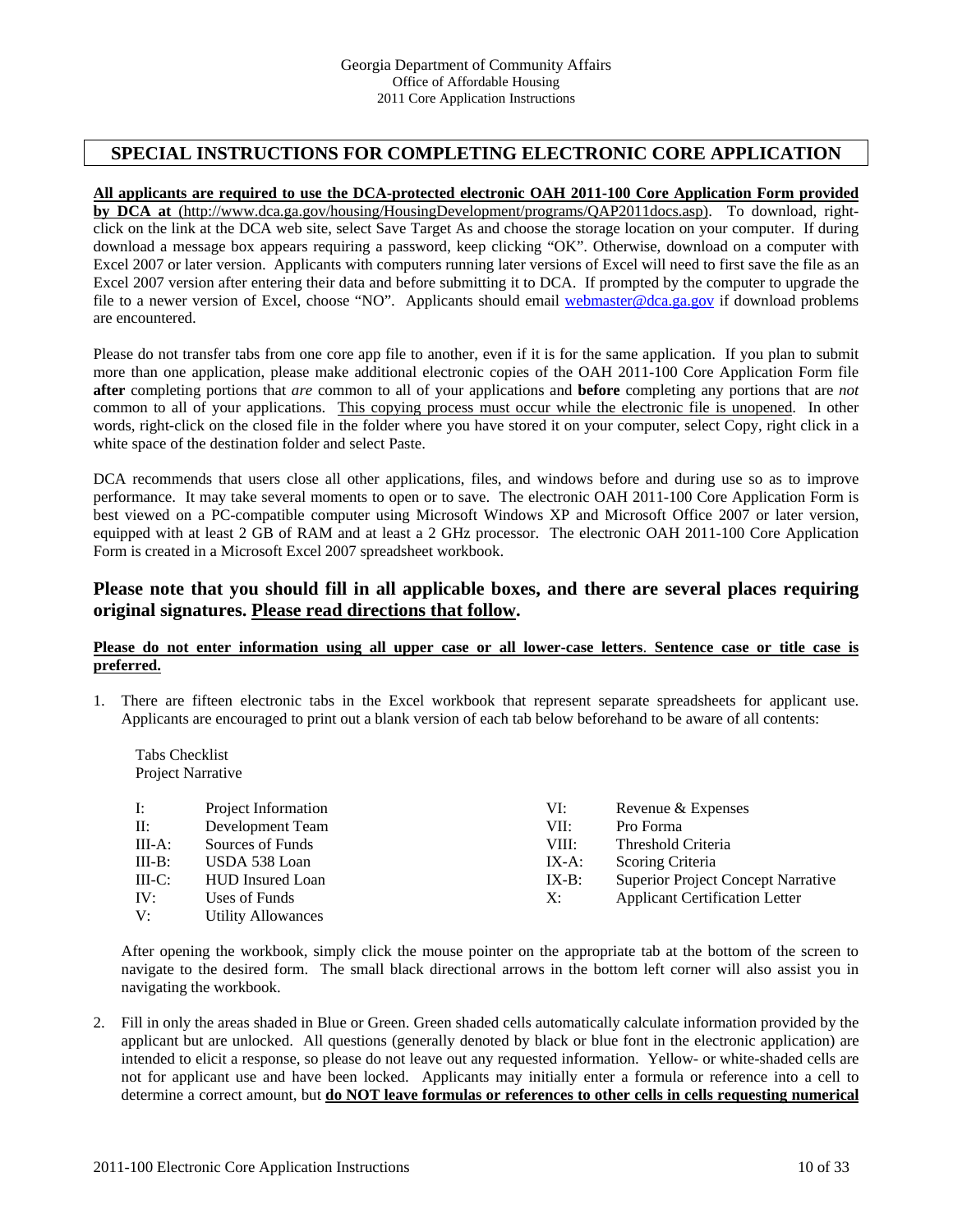**values**. **If references are made to external spreadsheets, those references must also be removed prior to submission to DCA**. **As this may hamper the proper functioning of internal evaluation tools and make pertinent information unavailable to DCA, failure to do this may result in automatic removal of the application from consideration for funding.** Test final spreadsheet before submission by reviewing it alone on a separate nonnetworked computer from the one used for data entry. Remove any Shared workbook settings enabled for group use.

- 3. DATA ENTRY RULES: When entering **text** data, please do not use all upper-case letters or all lower-case letters. When entering phone, fax, beeper, and cellular numbers or zip codes, enter **numbers** only with no blank spaces, parenthesis or hyphens – these cells are pre-formatted. Phone, fax, beeper, and cellular numbers will require area codes. Zip codes will require 4-digit extensions (enter 4 zeroes at end if needed). Applicants must complete **all** boxes that apply to their project – if a box does not apply, then leave it empty (do not enter zero, " $n/a$ ", nor a space ""). Do NOT enter zeros or blank spaces in any cell in order to cause the spreadsheet to function in a certain way, or for any arbitrary reason. Leave all number cells completely empty unless a number greater than zero is entered to indicate actual pertinent data.
- 4. If a particular cell's text appears to be cut off, simply highlight the cell and the entire text will appear in the text box directly above the document body. If the text font is too small or appears shoved together, simply adjust the zoom percentage in the Standard toolbar near the upper right corner. Selecting Print Preview will show how the text will look when printed out.
- 5. This electronic application has been designed so that some information, such as the project name and address, need only be entered once. In order to take advantage of this feature, the user must enter information in the order in which it is requested. An exception to this is the completion of the Rent Chart in the "Revenues and Expenses" tab, which feeds back into the "Project Information" tab.
- 6. Unless otherwise noted, enter all comments/recommendations in spaces provided in the electronic application.
- 7. In order to maintain the integrity of the electronic application, many cells are locked and inaccessible by the applicant. Any attempt to access or tamper with the formulas in those cells or to otherwise "fool" the system or its intent will be cause for **automatic rejection of the application.** This includes entering zeros or blank spaces in green-shaded cells intended for actual data. Leave all number cells completely empty unless a number greater than zero is entered to indicate actual pertinent data.

### **Any attempt to replicate the form in such a manner so as to remove the DCA-protection feature and then submit the unprotected (or re-protected) replicated version for consideration will be cause for automatic rejection of the application.**

- 8. Print margins may shift in viewing and printing due to different printers and printer drivers. In these cases, applicants are requested not to adjust margins except just prior to printing. Margin adjustments must not be saved and should be returned to the preset positions before submitting to DCA. To do this, save the document BEFORE making margin changes, then make margin changes, then print, then either click the "Undo" button at the top of the open file or else close the file without saving, and then re-open the file if needed. DCA has pre-set the margins to work on DCA printers.
- 9. **If you have any questions on using or difficulties with the electronic version of the application or these instructions**, contact Stephen Barrett via email at **Stephen.Barrett@dca.ga.gov**. *Include the following:*
	- A virus-free *compressed* (e.g., right-click on closed file, select "Add to <<filename>>.zip") copy of the electronic OAH 2011-100 Core Application Form workbook you are working in as an attachment. Please perform a virus scan on the file prior to sending (right-click on the unopened file and select **Scan for Viruses** *after* you have updated your anti-virus files from the manufacturer's web site – e.g. Norton or McAfee).
	- Electronic Core Application Tab Name and cell reference (column letter, row number), if applicable
	- Detailed description of the nature of your problem
	- Your computer's basic specs: processor speed, MB of RAM, operating system, Excel version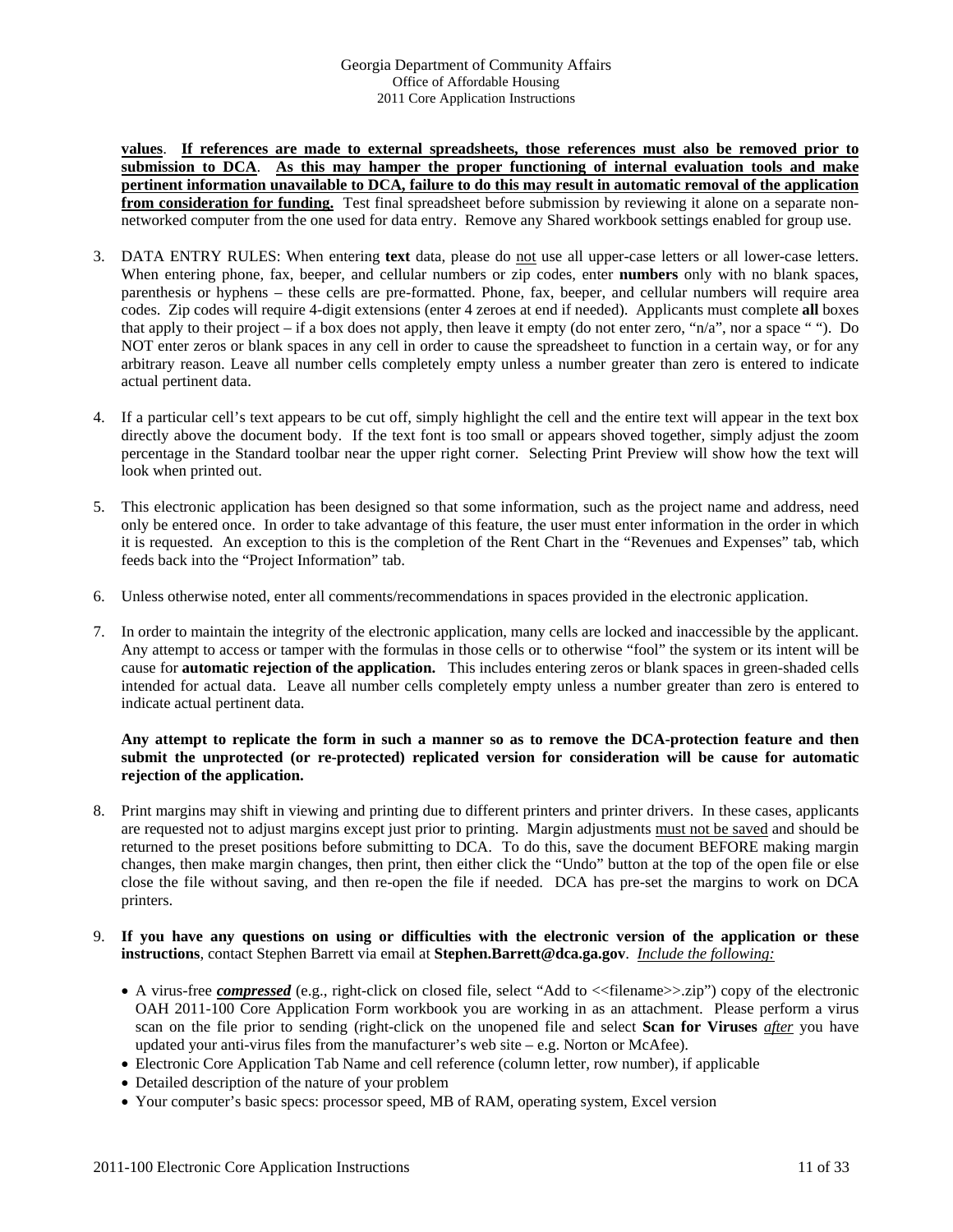# **2011 APPLICATION TABS CHECKLIST**

Included in the electronic 2011-100 Application Excel workbook, the 2011 Application Tabs Checklist lists each tab number, a check box, the content of each tab, and the required order of the tab contents. All applicants should review the Application Tabs Checklist before completing the OAH 2011-100 Core Application Form. *The completed Application Tabs Checklist must be printed out and placed in front of Tab 1 in the application binder*.

Several items on the OAH 2011-100 Core Application Form will require the attachment of additional pages. Please note that there are items required by the Application Tabs Checklist that are not mentioned in either the OAH 2011-100 Core Application Form or in these Instructions. Follow the directions for each item, label the item accordingly, and insert it into the Application Package Binder in the appropriate tab as indicated by the Application Tabs Checklist. Check the appropriate box for each document included. Also included in the electronic 2011-100 Core Application (Excel workbook), is the Applicant Certification tab. **An original signed Applicant Certification should be included with the Original and Copy of the application binder**.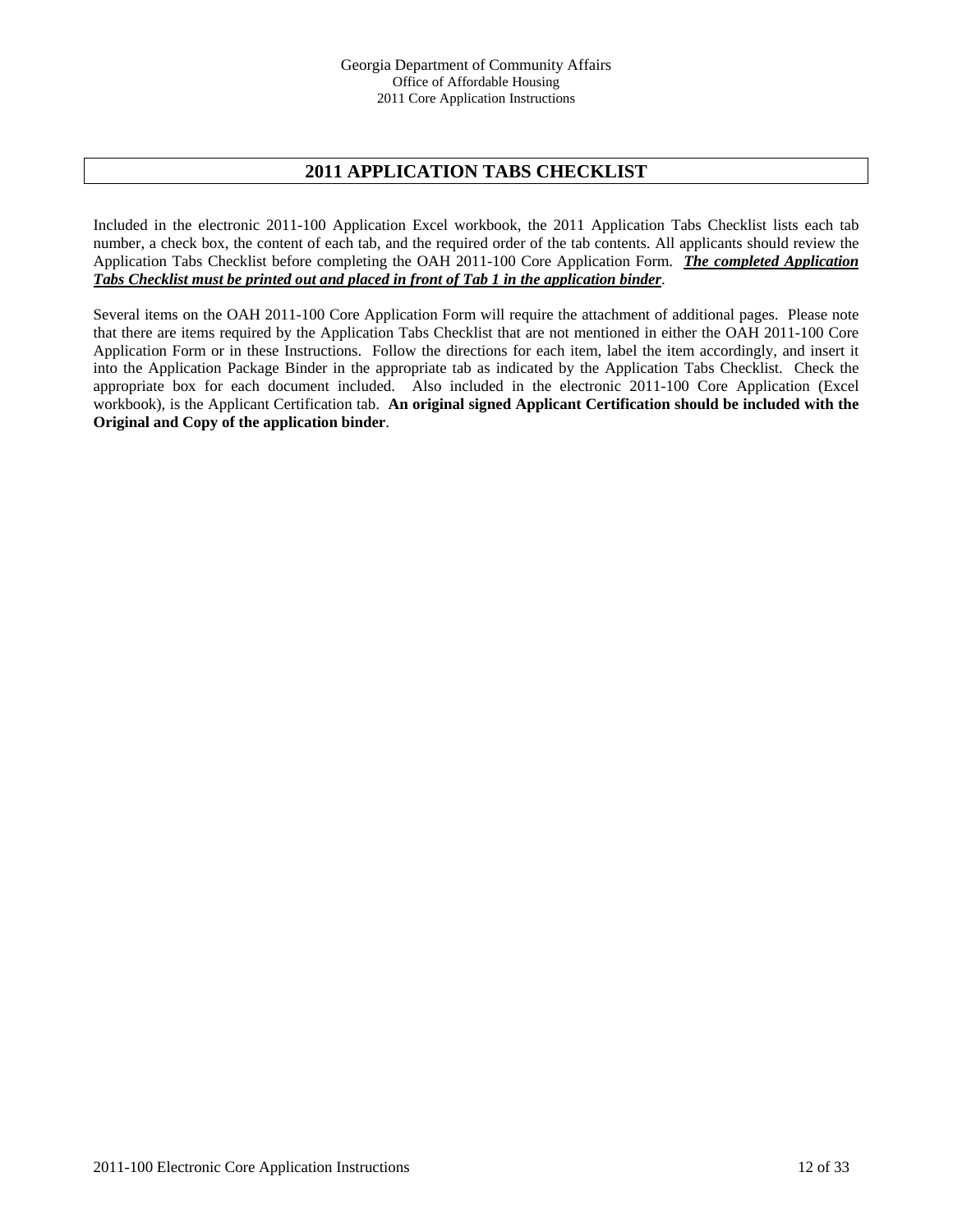# **OAH 2011-100 CORE APPLICATION FORM INSTRUCTIONS**

## **PROJECT NARRATIVE**

**Project Narrative** – Include where indicated by the Tabs Checklist a brief narrative explaining the project concept. Identify the needs of the tenant population and specifically address how the project will meet the needs of the tenant population. Any information which will help DCA understand the project concept, the market viability, the qualifications for a set-aside (if applicable) and any unique features should be included in the Narrative. **A form is included in a tab in the electronic core application for your use.** 

## **PART ONE—PROJECT INFORMATION**

**Applicants must enter all clarifications and/or comments pertaining to this Part into the Applicant Comments and Clarifications boxes at the bottom of this section in the electronic application.** 

#### **Please do not enter information using all upper case or all lower-case letters**. **Sentence case or title case is preferred.**

Blue cells are unlocked for your use and do not contain references/formulas. Green cells are unlocked for your use and do contain references/formulas that can be overwritten. Sentence case or Title case is preferred.

#### **I. REQUESTED RESOURCES**

The LIHTC request will auto-feed from the Uses of Funds tab. The DCA HOME amount will auto-feed from the Sources of Funds tab and must match the amount that you received in the DCA HOME Award Letter. Please refer to the Maximum LIHTC and HOME amounts allowable under the QAP.

For additional credit applications, the LIHTC Amount should be only the additional credit amount. Credits previously allocated are listed elsewhere.

#### **II. TYPE OF APPLICATION**

Indicate the type of application: Competitive Round, Tax Exempt Bond / 4% credit, or Other. If you select Other, then also include description in the Other box provided.

#### **III. APPLICANT CONTACT INFORMATION**

Include the name, address, city, state, zip, title, email, phone number, fax and cell phone number of the contact person. The person listed here will be the primary contact with which DCA corresponds during the application review process. Due to short time frames, it is important that the contact information be accurate, and that the person named be available to respond to DCA in a timely manner.

#### **IV. PROJECT LOCATION**

**Project Name** — Enter the name of the proposed project. Do NOT use all upper case or all lower-case letters.

**Phased Project** — Enter whether the application is for a project that is part of a phased development per the 2011 QAP definition "Phased Development". Choose from: "Yes – no Master Plan", "Yes – w/ Master Plan", or "No".

**Scattered Site** — Enter whether the application is for a scattered site project.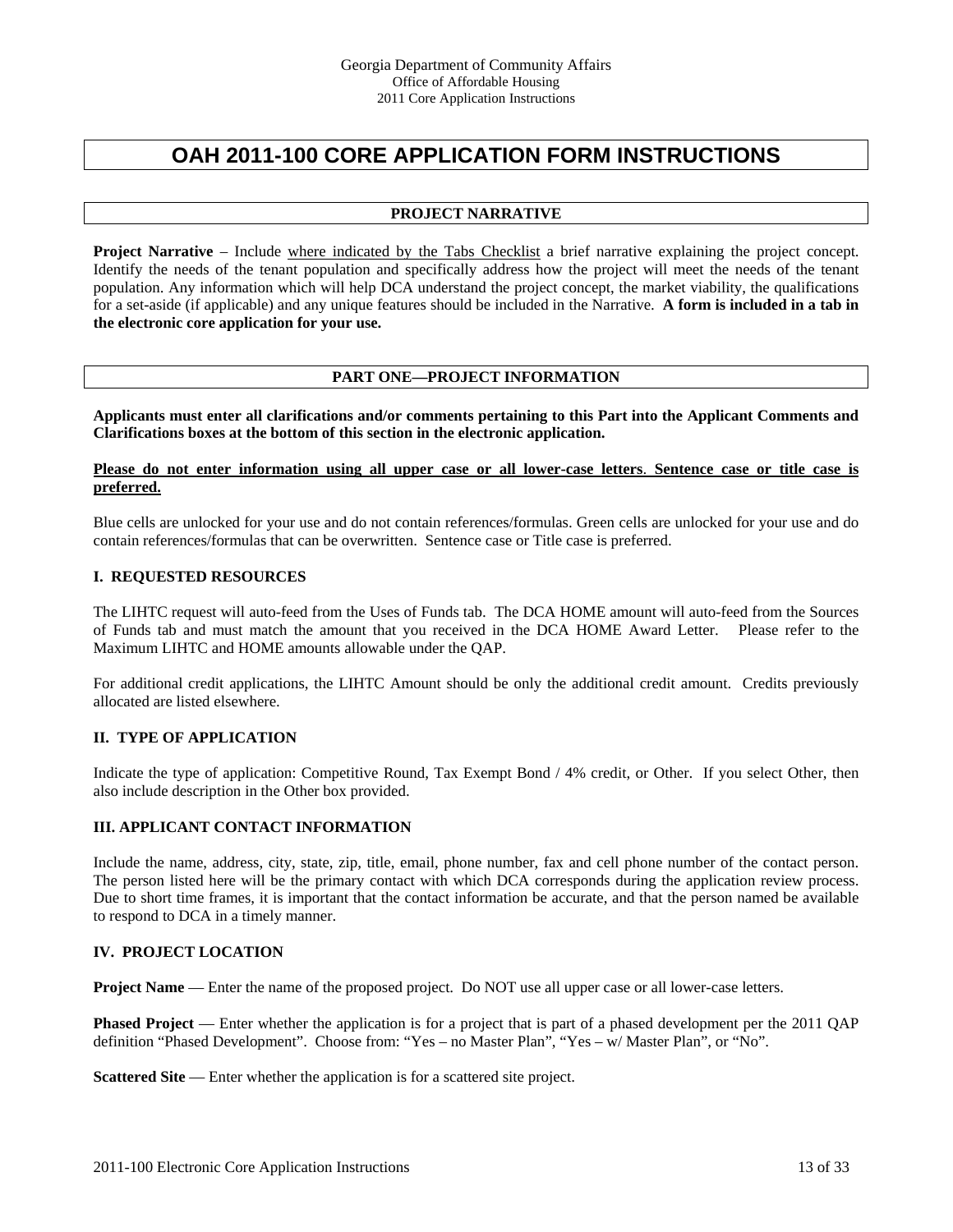**Site Street Address** — Enter the street address, city, **nine** (**9**)-digit ZIP code (MUST be verified by the applicant at http://www.usps.com/zip4/welcome.htm?from=global&page=2132findzip), and county (automatically completed) of the proposed site/parcel. Regardless of whether the project is located in any city's limits, be sure to include the correct city that will be used in the *postal* address. Do NOT use all upper case or all lower-case letters. Do not indicate "Unincorporated" for city on the project address. Should the correct county name not appear in the County box, simply type in the correct county name.

Acreage — Enter the area of the site in acres. This should be accurate and correspond to the site control documents.

Within City Limits — Indicate whether the project is located inside the city limits.

**Rural** — Indicate whether the project meets the DCA definition of Rural. A list of rural counties is contained in the 2011 Appendix II Scoring, Exhibit B. However, for purposes of determining applicable income and rent restrictions, applicants must use the U. S. Dept of Housing and Urban Development FY 2011 Income Limits Area Definitions and Fair Market Rent tables.

**MSA Name**—Indicate the MSA name, if applicable, as designated by HUD. These lists can be accessed on the HUD website at http://www.huduser.org/datasets/pdrdatas.html.

**Census Tract Number**—Enter the census tract number in which the proposed site/parcel is located. The census tract number and information are available from the local planning authorities.

**QCT (Qualified Census Tract) or DDA (Difficult Development Area)**—Note whether the proposed site/parcel is located in a qualified census tract or difficult development area. The census tract number and information are available from the local planning authorities. If you are seeking the 30% increase in eligible basis for tax credit projects, insert documentation evidencing site/parcel is in QCT or DDA stating the census tract and the property address in the application binder where indicated by the Tabs Checklist. The QCT/DDA lists can be accessed on the HUD website at www.huduser.org/datasets.

**Legislative Districts** — Identify the applicable districts in which the parcel lies for the U.S. House of Representatives, the Georgia State Senate, and the Georgia State House of Representatives. For United States Congressional Districts, the applicant MUST verify the correct district at http://www.govtrack.us/congress/findyourreps.xpd. If the property lies on a "line," i.e., in more than one district, indicate the other district in the second (bottom) space provided. Enter only a number with no letters (e.g.,  $8$ , not  $8^{\text{th}}$ ).

**Local Political Jurisdiction Information**—Provide the following information. Do **not** use all upper case or all lowercase letters. When entering phone, fax, or zip codes, enter numbers only with no blank spaces, parenthesis or hyphens. Phone and fax numbers will require area codes. Zip codes will require 4-digit extensions (enter 4 zeroes at end if not applicable).

**Name of Political Jurisdiction** (city if within city limits; county if outside of city limits),

**Jurisdiction's web site address** (if one exists), and

**Name of the Chief Executive Official** (elected official—e.g., mayor, county commission chairman, etc.), and that person's title, address, city, county, zip code, telephone number, and fax number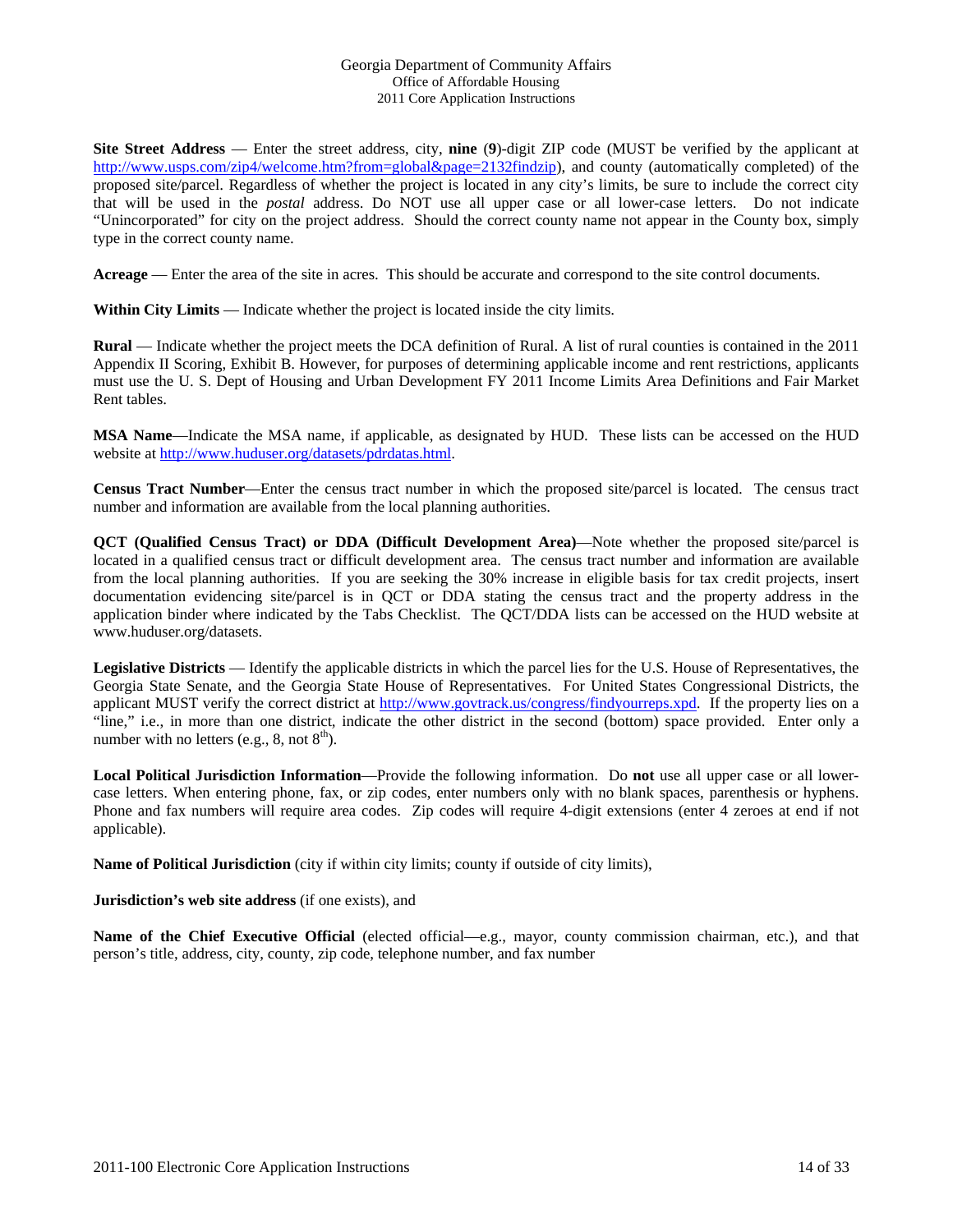### **V. PROJECT DESCRIPTION**

**A. Mixed Use** – Indicate whether project is a mixed-use development (ex. residential and commercial or public space). For a mixed-use development, please include in the application binder where indicated by the Tabs Checklist the:

- Development Budget for commercial component
- **Sources of Funds for commercial component**
- Annual Income Statement for commercial component
- Annual Expense Statement for commercial component
- 15-year Operating Proforma for commercial component
- Evidence of Preliminary Financing for commercial component
- Leases and/or letters of intent from prospective lessees

**B. Type of Construction –** these boxes are locked and will be filled in based on applicant entries in the rent chart

**C. Unit Breakdown –** these boxes are locked and will be filled in based on applicant entries in the rent chart

**D.** Unit Area – these boxes are locked and will be filled in based on applicant entries in the rent chart

**E. Buildings** - Enter the number of residential (not considered common space) and non-residential buildings proposed. Also enter the total common area square footage from nonresidential areas (ex. Interior enclosed hallways and leasing office space).

**F. Total Residential Parking Spaces –** indicate number of parking spaces to be available as residential parking spaces.

## **VI. TENANCY CHARACTERISTICS**

**A. Family or Senior -** Indicate the applicable population from the choices provided: Family, Senior (Elderly), Senior (HFOP), or Other. If you are using a program that utilizes a different approved definition of Senior, then select "Other" and list the program in the box provided. The definition according to the "Other" program should be detailed in both the Comments and in the Narrative.

**B**. **Mobility Impaired** – indicate the number of units equipped for mobility impaired tenants.

**C**. **Sight/Hearing Impaired** - indicate the number of units equipped for sight/hearing impaired tenants.

**D**. **Special Needs** - indicate the number of units reserved for special needs tenants

#### **VII. RENT AND INCOME ELECTIONS**

**A. Tax Credit Election** — Indicate the desired set-aside election (20/50 or 40/60). Note: this election must be made if you are applying for any low-income housing tax credits. Please be advised that all HOME applications seeking Low Income Housing Tax Credits must choose a Tax Credit minimum set-aside in addition to their HOME Set-Aside Election below.

**B. DCA HOME Only Projects Minimum Set-Aside Requirement (Rent and Income)**—Projects (with 5 or more units) funded with DCA HOME must set aside at least twenty (20) percent of the HOME assisted units that must be occupied by very low-income families and meet one of the following rent requirements**,** whichever is lower:

- 50% of AMI, or
- The HUD Fair Market Rent for the area.

The balance of low income units must have rents set at or below 60% of AMI or the HUD Fair Market Rent, whichever is lower.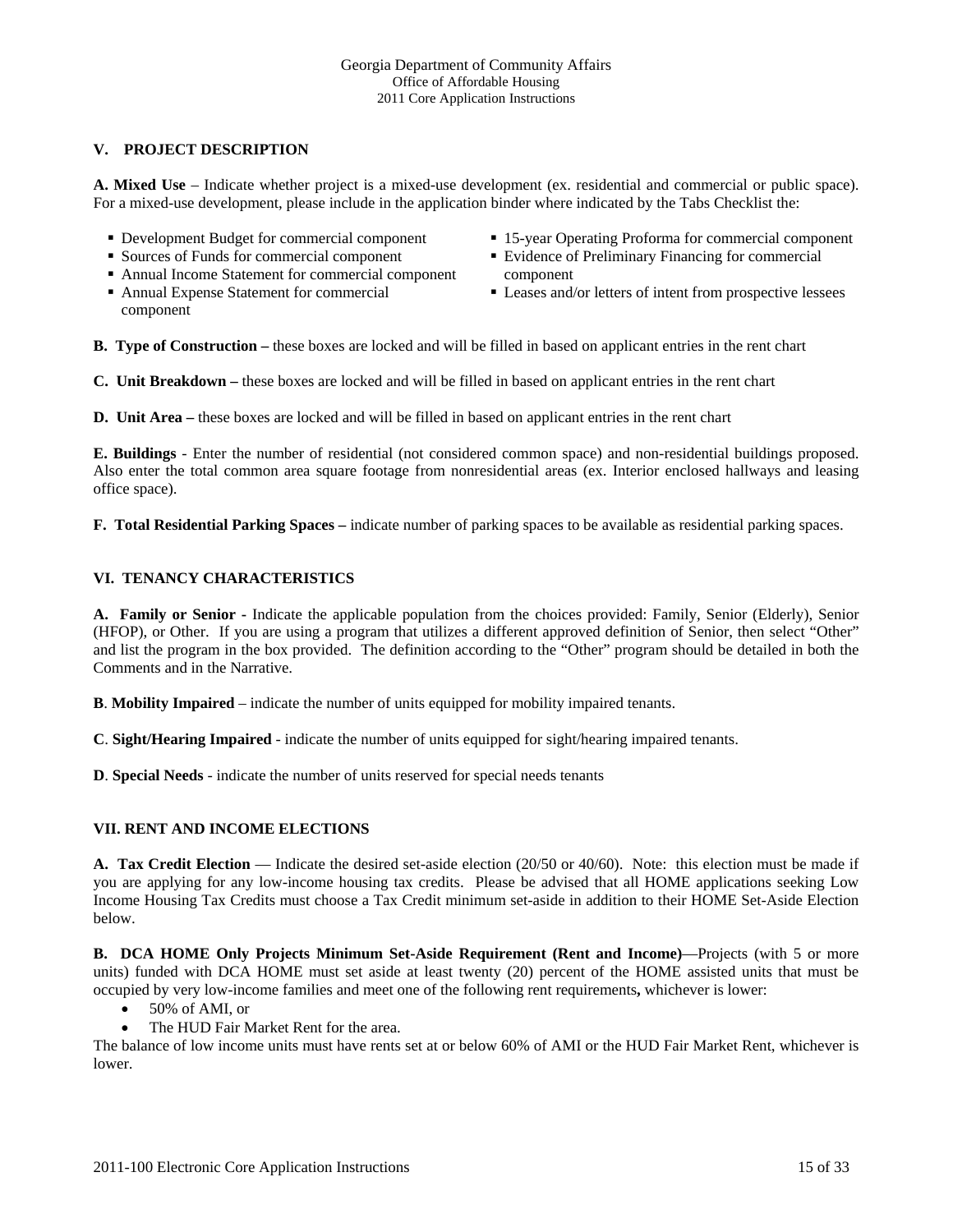#### **VIII. SET ASIDES**

Indicate any competitive round set-asides applicable to the project (choose from eligible set-asides listed)

**Supplemental Set-Aside –** Noncompetitive, must be designated by DCA Asset Management as eligible for application to this set aside

#### **IX. TAX EXEMPT BOND FINANCED PROJECTS**

**Tax Exempt Bond Financed Project** — Enter the name of the bond issuer and contact information, inducement date, and the Applicable Qualified Allocation Plan (QAP). The applicable QAP is the one in effect at the time of the Application submission unless a pre-approval from DCA was received stating otherwise.

#### **X. AWARD LIMITATIONS FOR CURRENT DCA COMPETITIVE ROUND**

This section has been added to assist DCA in ensuring that award limitations in the competitive round are met. Applicants are encouraged to review the applicable QAP for assistance in completing this section. Applicants should provide all information that DCA will need to ensure that each individual and/or entity has not received a combined allocation in excess of \$1,700,000 of Federal Tax Credits or been awarded more than four (4) projects in the current competitive round. For purposes of calculating this cap, applicants submitting Additional Credit applications should list only the amount requested in the 2011 competitive round.

#### **XI. PRESERVATION**

**A. Subsequent Allocation** - If you are applying for tax credits for an existing tax credit project that was placed in service prior to 2011, please indicate as such and provide the GRFA/GHFA/DCA project number previously assigned to that project from the earlier Allocation, the first year of the credit period, the first and last building identification numbers in the project, whether the project is an expiring LIHTC property, and the date that all buildings will complete the 15-year compliance period.

**B. Expiring Section 8** – indicate whether the project is an expiring Section 8 project.

**C. Expiring HUD or USDA** – indicate whether the project is an affordable non-public housing project funded by HUD or funded by USDA.

#### **XII. ADDITIONAL PROJECT INFORMATION**

**A. PHA units**—State whether the proposed project is part of a local public-housing replacement program. Indicate the Number of units reserved, number of units rented to public housing tenants, and percent of PHA units to total residential units. Also indicate the number of units reserved and rented to PHA tenants with PBRA or households on waiting list. **Name of Local Public Housing Authority**—Enter the name of the local PHA. Do NOT use all upper case or all lowercase letters.

**Contact Name**—Enter the name of the individual who will serve as the primary contact with the applicant. Do NOT use all upper case or all lower-case letters.

**Office Street Address**—Enter the street address (not a P. O. Box), city, state, and ZIP code for the ownership entity or the individual or organization serving on its behalf in dealings with DCA. Do NOT use all upper case or all lower-case letters.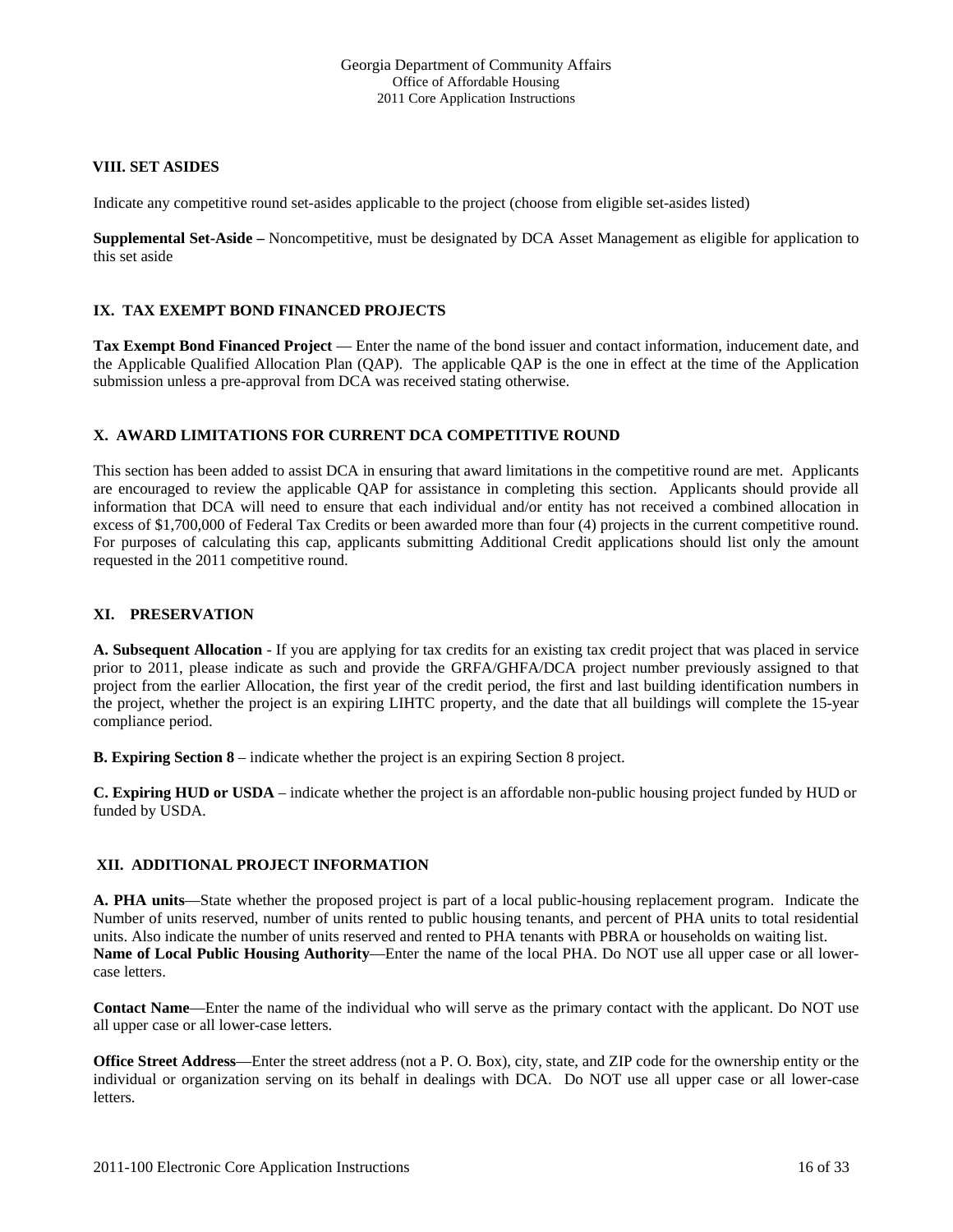**Contact Email Address**—Enter the electronic mail address of the individual who will serve as the primary contact with the applicant. Do NOT use all upper case or all lower-case letters.

**Phone Numbers**—Enter the main office telephone number, extension (if applicable), facsimile number, direct number, and cellular phone number. When entering phone, fax, and cellular numbers or zip codes, enter numbers only with no blank spaces, parenthesis or hyphens – these cells are pre-formatted. Phone, fax, and cellular numbers will require area codes.

**B. Extension of Cancellation Option Period**—For current 9% tax credit applications enter the numbers of years the cancellations was originally agreed to and the expiration year. For New projects, enter the number of years the Owner agrees to forgo the Cancellation Option beyond the 15-year credit compliance period.

**C. Tenant Ownership Plan**—Indicate whether there is a tenant ownership plan in place.

**D. Current Occupancy**—If the proposed project involves rehabilitation and has existing tenants, state whether the project is currently occupied. Identify both the total number of *existing* units, the total number of *occupied* units and the *percentage* of units occupied. Please also see the "Relocation and Displacement of Tenants" policy in the 2011 Plan, as well as the Relocation and Displacement Manual.

**E. Waivers / Pre-Approvals**---Note (indicate with a "Yes") which of the waivers or approvals listed apply to this project. If you have requested and been granted a waiver from DCA, insert a copy of DCA's waiver approval in the application binder where indicated by the Tabs Checklist.

• **Operating Cost Waiver Approved**—If you have requested and been granted an Operating Cost waiver from DCA, enter the new Operating Cost Limit into the box provided.

**F. Projected Place-In-Service Date –** Indicate projected place-in-service date for project.

#### **XIII. APPLICANT COMMENTS & CLARIFICATIONS**

Include all clarifications or comments pertaining to this Part in this section.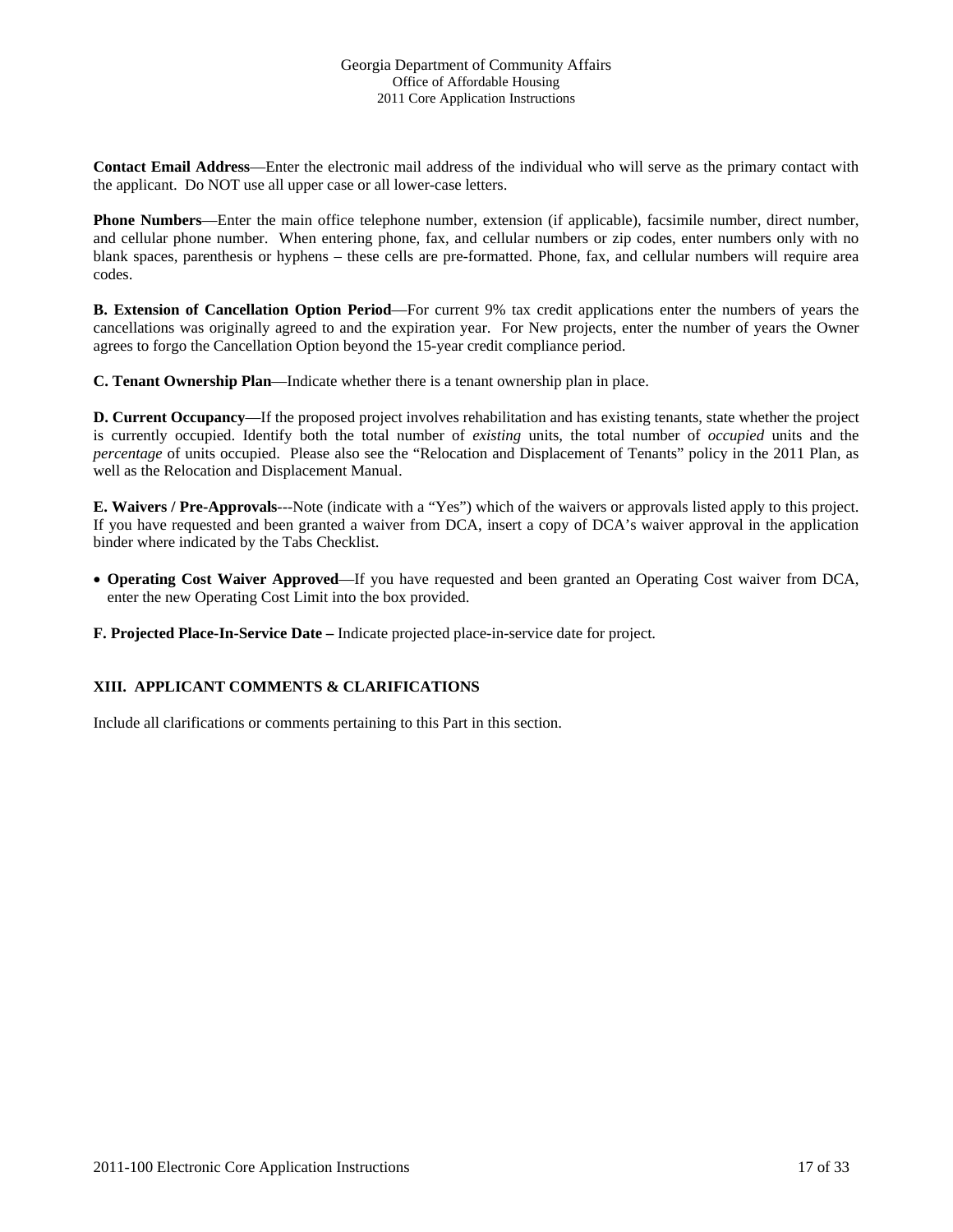# **PART TWO—DEVELOPMENT TEAM INFORMATION**

It is the strict policy of the Georgia Department of Community Affairs that all applicants will be held to all representations made in the OAH 2011-100 Core Application Form and all supporting documentation, whether the representations apply to specific competitive selection criteria or not, for the duration of the greater of the Credit Compliance Period or term of the HOME loan if applicable. Please refer the 2011 QAP for definitions and details regarding Development team requirements for experience and capacity.

**SPECIAL NOTE:** If the proposed project is awarded funding by the Georgia Department of Community Affairs (DCA), the project must proceed with the team members as presented in this OAH 2011-100 Core Application Form unless written approval is obtained in advance from DCA.

#### **INSTRUCTIONS FOR EACH PARTNER AND/OR TEAM MEMBER INFORMATION SECTION:**

#### **Please do not enter information using all upper case or all lower case letters. Sentence case or title case is preferred.**

Enter for the individual (or organization, if applicable) serving on its behalf in dealings with DCA the:

- **Name** of the proposed partner/team member entity. If the partner/team member is a business entity, be sure that the name includes the type of business entity ("Inc.," "LP," "LLC," etc.).
- **Street address** (no Post Office boxes)
- **City**
- **State**
- **ZIP Code** enter nine (**9)** digit code only with no blank spaces, parenthesis or hyphens (cell is pre-formatted). This MUST be verified for the Ownership Entity and the Managing General Partner by the applicant at http://www.usps.com/zip4/welcome.htm?from=global&page=2132findzip)
- **Name of Principal**
- **Title of Principal**
- **Email Address**

For each of the following, enter numbers only with no blank spaces, parenthesis, decimals or hyphens (the cells are preformatted). Include area codes.

- **Phone Number** (for Main Office), **extension** (if applicable)
- **Fax Number**
- **Direct line Phone Number** (if no extension)
- **Cellular Phone Number**

#### **ADDITIONAL INSTRUCTIONS FOR SPECIFIC PARTNER AND/OR TEAM MEMBER INFORMATION SECTIONS:**

#### **I. OWNERSHIP INFORMATION**

**A. OWNERSHIP ENTITY**—Both the experience of the principle staff person responsible for the project underwriting, loan closing and construction oversight as well as the organizational experience must be documented, and both the staff person's and organization's experience will be assessed. Please see the "" Qualifications for Project Participants policy in the 2011 Plan.

**Federal Tax ID -** Enter the federal tax identification number for the ownership entity, if available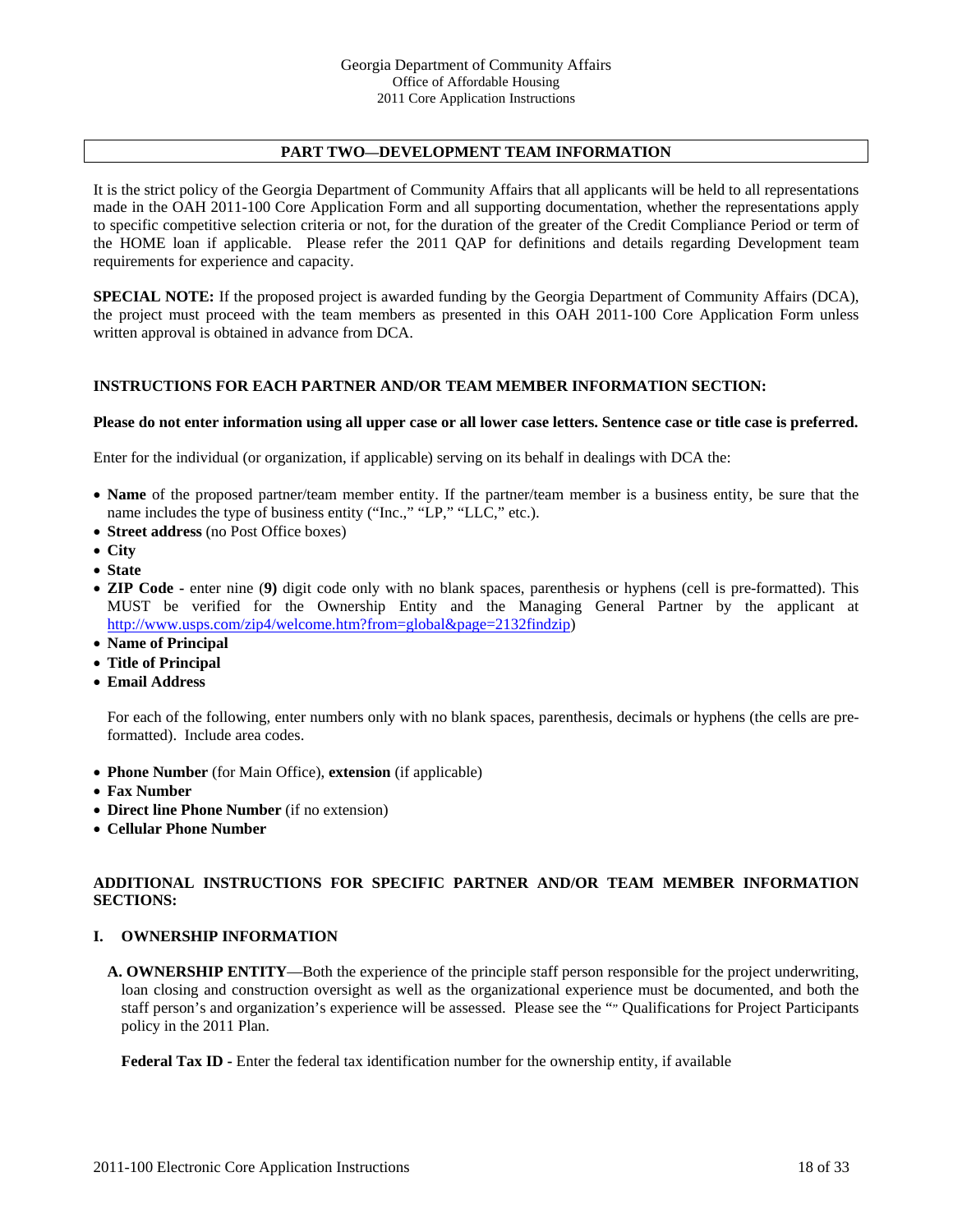#### **B. PROPOSED PARTNERSHIP INFORMATION**

If **more than one entity** comprises any of the partners, provide all requested information for all the entities and / or principals making up that partner entity in the Organizational Chart in the application binder where indicated by the Tabs Checklist.

**II. DEVELOPER(S)** (**Note:** refer to the Compliance Summary section at the end of the Instructions).

Enter the name of the individual(s) or business entity(-ies) serving as the Developer(s) if this individual(s) or entity( ies) is **not** serving as a general partner. Complete this section for "Development Consultant" if you have **insufficient ownership entity and/or experience, or if applicable.**

#### **III. OTHER PROJECT TEAM MEMBERS**

**SPECIAL NOTE:** If the proposed project is awarded funding by the Georgia Department of Community Affairs (DCA), the project must proceed with the team members as presented in this OAH 2011-100 Core Application Form unless written approval is obtained in advance from DCA.

**Ownership Consultant** —If an inexperienced Owner who has engaged an experienced Ownership Consultant wants to benefit (through compliance points) from the Ownership Consultant's compliance history, then the Ownership Consultant (both entity and principal) must submit the completed Compliance Performance Workbook to have the Consultant's factor averaged with their factor.

#### **IV. OTHER REQUIRED INFORMATION**

Answer the following 7 questions for each participant in the spaces provided. **If any participant answers "Yes" to any of the Questions 1 through 5, please insert an explanation providing dates and details of each circumstance on a separate page in the application binder where indicated by the Tabs Checklist and in the Applicant Comments and Clarifications section.:** 

- 1. Has this entity withdrawn or been involuntarily removed from a HOME or LIHTC project in the last 36 months?
- 2. Is this entity a Minority Business Enterprise or a Woman Business Enterprise?
- 3. Has any person, principal, or agent for the participant ever been convicted of a felony?
- 4. Does this entity have an identity of interest with any other entity included on the chart?
- 5. Does this entity have an identity of interest with any member, officer or employee of DCA?
- 6. Has this entity ever been debarred or suspended from any local, state or federal housing program?
- 7. Indicate the participant's applicable organization type (For-Profit, Non-Profit, or CHDO). A non-profit must materially participate in the development and operation of the project throughout the compliance period. Within the meaning of IRC Section 469(h),"a (non-profit) shall be treated as materially participating in an activity only if the (non-profit) is involved on a basis that is regular, continuous, and substantial."
- 8. Indicate the participant's ownership interest (percentage) in the project.

#### **V. APPLICANT COMMENTS & CLARIFICATIONS**

Include all clarifications or comments pertaining to this Part in this section.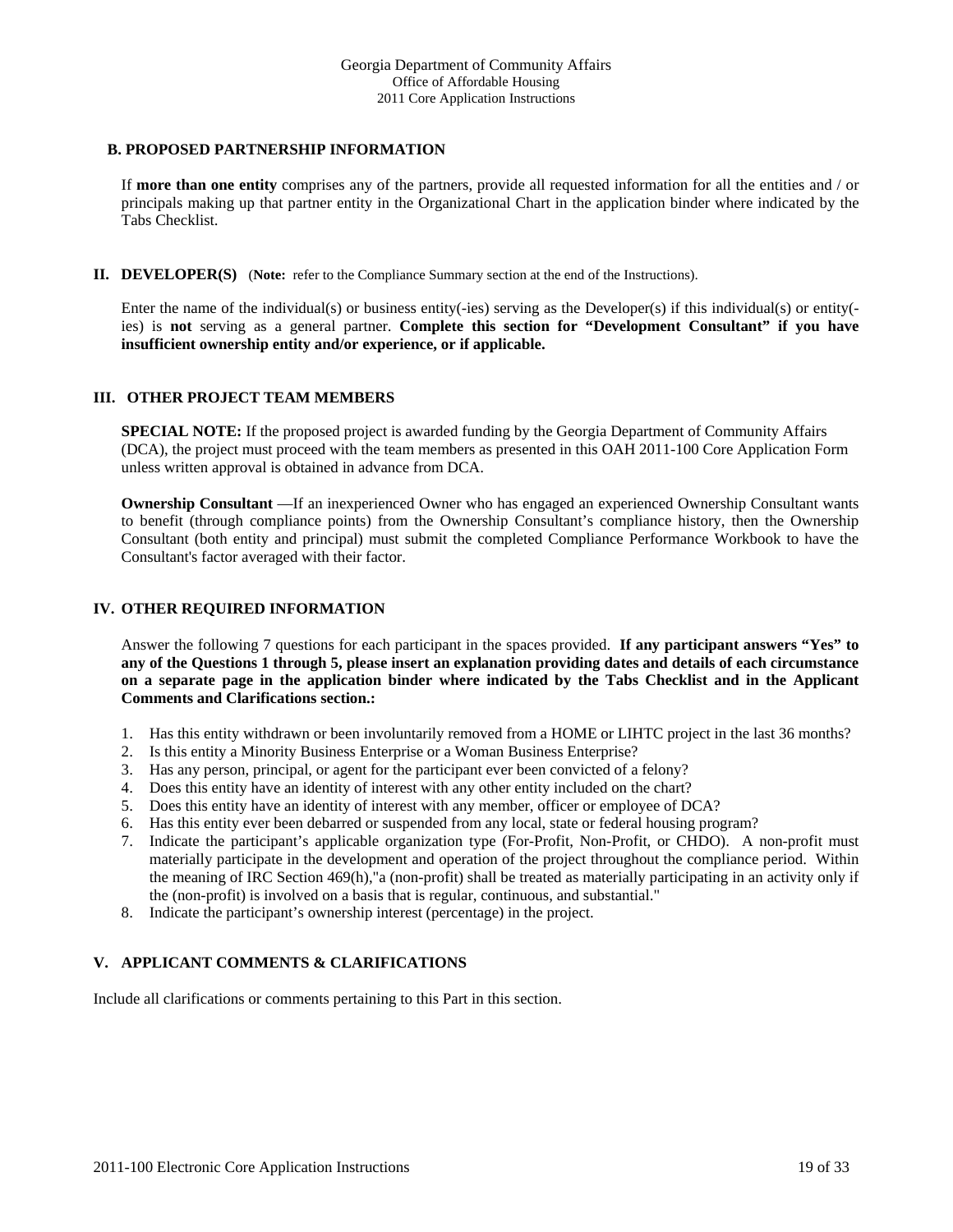#### **PART THREE A - SOURCES**

#### **I. GOVERNMENT FUNDING SOURCES**

**Government Funding Sources** — Check **all** applicable government funding sources (DCA and non-DCA) in the project and/or identify any "other" source not listed. If NSP is selected, also provide NSP amount.

#### **II. CONSTRUCTION FINANCING SOURCES**

For each construction-financing source, enter the entity providing the financing, the principal amount, annual interest rate, and term in months. This information should mirror that provided in the Commitment from that source. Categorize each source under private loans, federal loans or grants, state, local or private loans or grants, deferred developer fees, and Section 42 Credits (equity investment pay-ins during construction-, Historic Rehabilitation tax credit proceeds paid-in during construction, and acquisition and construction grants. All amounts and terms displayed must be identical to those on supporting documentation.

#### **III. PERMANENT FINANCING SOURCES**

Categorize each source under private loans, deferred developer fees, Federal loans or grants, State, Local or Private Loans or Grants, Federal and state housing credit equity (equity investment raised by syndication of the tax credits) or other sources.

#### *Required Information*

**Name of Financing Entity** - e.g. lender name, PHA name, local jurisdiction name, etc. – also include the funding program used, if applicable. Be specific – do not be overly concerned about cell width limiting your entry. ALL applicants must make a selection from the drop-down list provided in the first line.

The first line provided is reserved for USDA 538 loans and HUD Insured loans. Make the appropriate selection in the drop-down list provided. IF NEITHER USDA 538 NOR HUD INSURED LOANS ARE INVOLVED, THEN CHOOSE "NEITHER". Provide the remaining information for this source using the corresponding tab (either "Part III B-USDA 538 Loan" or "Part III C-HUD Insured Loan") at the bottom of the Excel screen. Those entries will then feed back into this chart and the resulting fees and debt service will feed to the proforma. If neither funding source is involved, then select the "Neither" option from the drop-down list provided and use the next line to provide the requested information for what will be treated as mortgage A, the following line for mortgage B, etc.

**Principal Loan Amount**, **Interest Rate**, **Term in Years**, **Amortization Period in Years, Annual Debt Service** - required for ALL loans with amortizing debt, whether fully-amortizing or not, including developer notes and deferred developer fees (even if the interest rate is 0%, do not leave DDF interest rate cell blank). The annual debt service will be automatically calculated based on the information inputted by the Applicant. However, the automatic calculation can be modified, if necessary.

For variable interest rate loans, the higher of the initial interest rate or the maximum rate should be entered.

DCA requires all permanent debt financing to have a minimum term of ten (10) years. DCA allows for Deferred Developer Notes to have terms of up to 15 years.

**Loan Type** - The drop down list contains the following choices: amortizing, DCA HOME IPS (irregular payment stream), cash flow or adjusted interest.) *DCA HOME Loans are not cash flow loans, they can either be fully amortizing or irregular payment stream (IPS) based upon a defined portion of projected cash flow.* DCA HOME Rural loans can have variable interest rates based on DCA policy, both generally resulting in balloon payments at the date of maturity. Please review QAP Policies for all DCA HOME loans.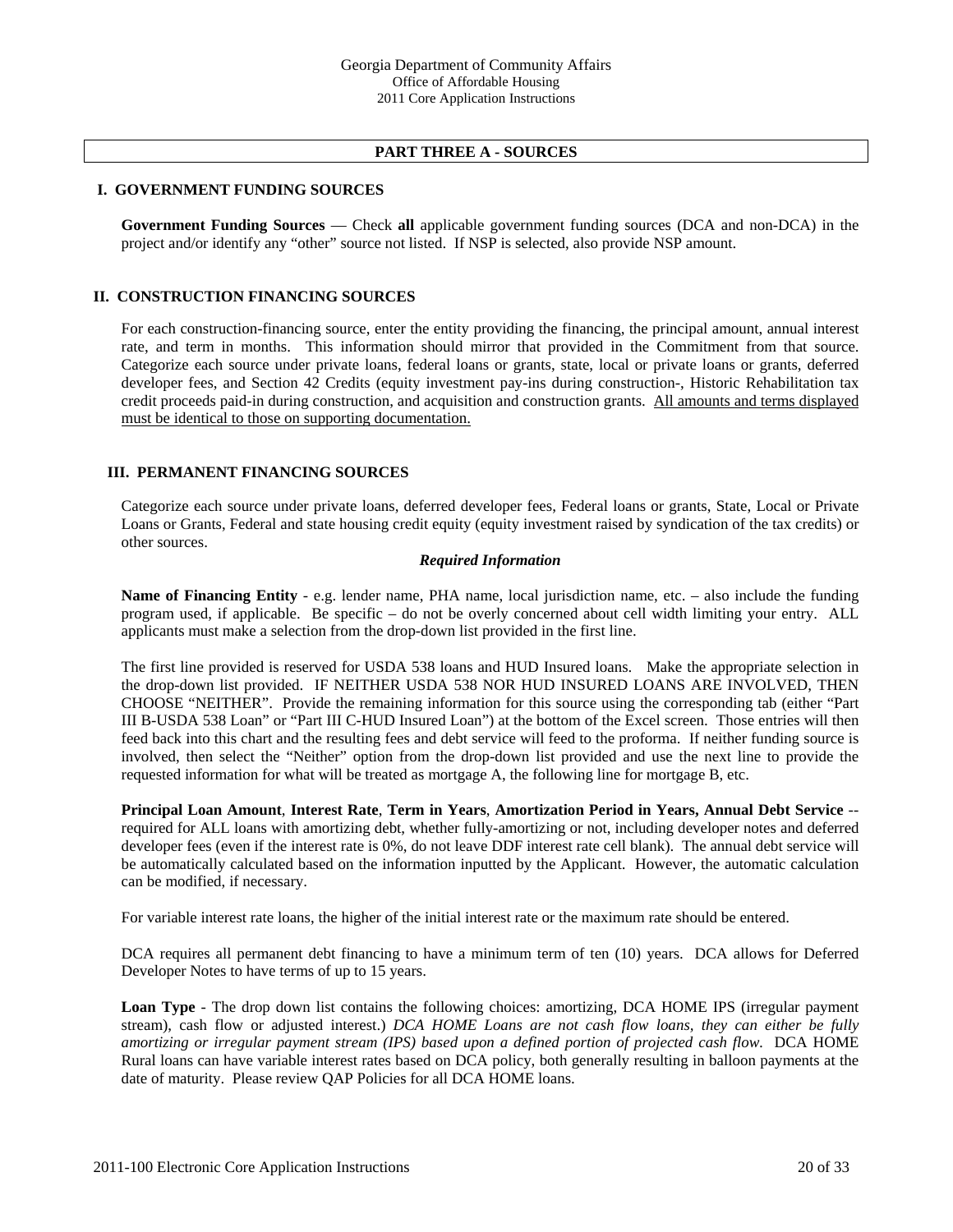**Target (Desired) Debt Coverage Ratio** -- applicant MUST enter **only** if the Loan Type is either "DCA HOME IPS" or "Cash Flow" (for cash flow notes). Target DCR entered should be for the corresponding funding source only. **The minimum blended DCR for all Secured Debt is 1.20 for New Construction and 1.25 for projects involving rehabilitation**. No financing source's Desired DCR should be higher than a source with a higher lien position.

**Total Permanent Financing** - The application should automatically total all of the principal amounts listed in the schedule.

**Total Costs from Development Budget** - The total costs from the development budget are linked to this cell.

**Surplus/Shortage of Permanent Funds to Development Costs** – include an explanation of the surplus or shortage in the comment section for this tab as well as the Threshold Criteria tab, Project Feasibility section

**Deferred Developer fees** - Deferred developer fees will be considered a source of debt financing, but will not be considered in the Gap Method of the credit calculation. Include the first year's payment in the debt service column. A developer can document a deferred developer fee by signing a deferred developer fee note, by incorporating the deferred developer fee into the Limited Partnership Agreement or by a schedule that details the terms and conditions of repayment. DCA will accept either approach as long as the terms of the deferred fee meet the requirements set forth in the Plan. DCA will not dictate the interest rate charged on the deferred developer fee note. The percentage of DDF to overall Developer Fee is calculated in the box provided, and cannot exceed 50% at initial application. Any Deferred Developer Fee must be repaid within 15 years to be considered in Eligible Basis.

**Back up documentation** - Insert all government financing, equity investment, and financing commitment letters and documentation in the application binder where indicated by the Application Tabs Checklist. DCA must be able to ascertain all of the terms and conditions of construction and permanent financing in these documents and compare those terms and conditions to what is inputted into sources and uses of funds section.

If any portion of the financing sources for the project is being financed *directly* or *indirectly* with federal, state, or local government funds, ensure that the documentation explains it fully. If it is not clearly explained on the preliminary financing commitment(s), insert additional page(s) explaining the governmental involvement in the financing in the application binder in both the Preliminary Financing Commitments Tab and the Government Financial Assistance Tab. It is important to determine whether the initial source of funds is federal.

**Proposed DCA HOME loan interest rate per Operating Year for Projects located in Rural Areas** – DCA HOME Rural loans can have variable interest rates based on DCA policy. Please review QAP Policies for all DCA HOME loans. Enter the applicable rate per year. The debt service for subsequent years when interest rates change must be adjusted by the applicant in the debt service in the pro forma. DCA reserves the right to adjust this rate at its sole and absolute discretion.

#### **IV. APPLICANT COMMENTS & CLARIFICATIONS**

Include all clarifications or comments pertaining to this Part in this section.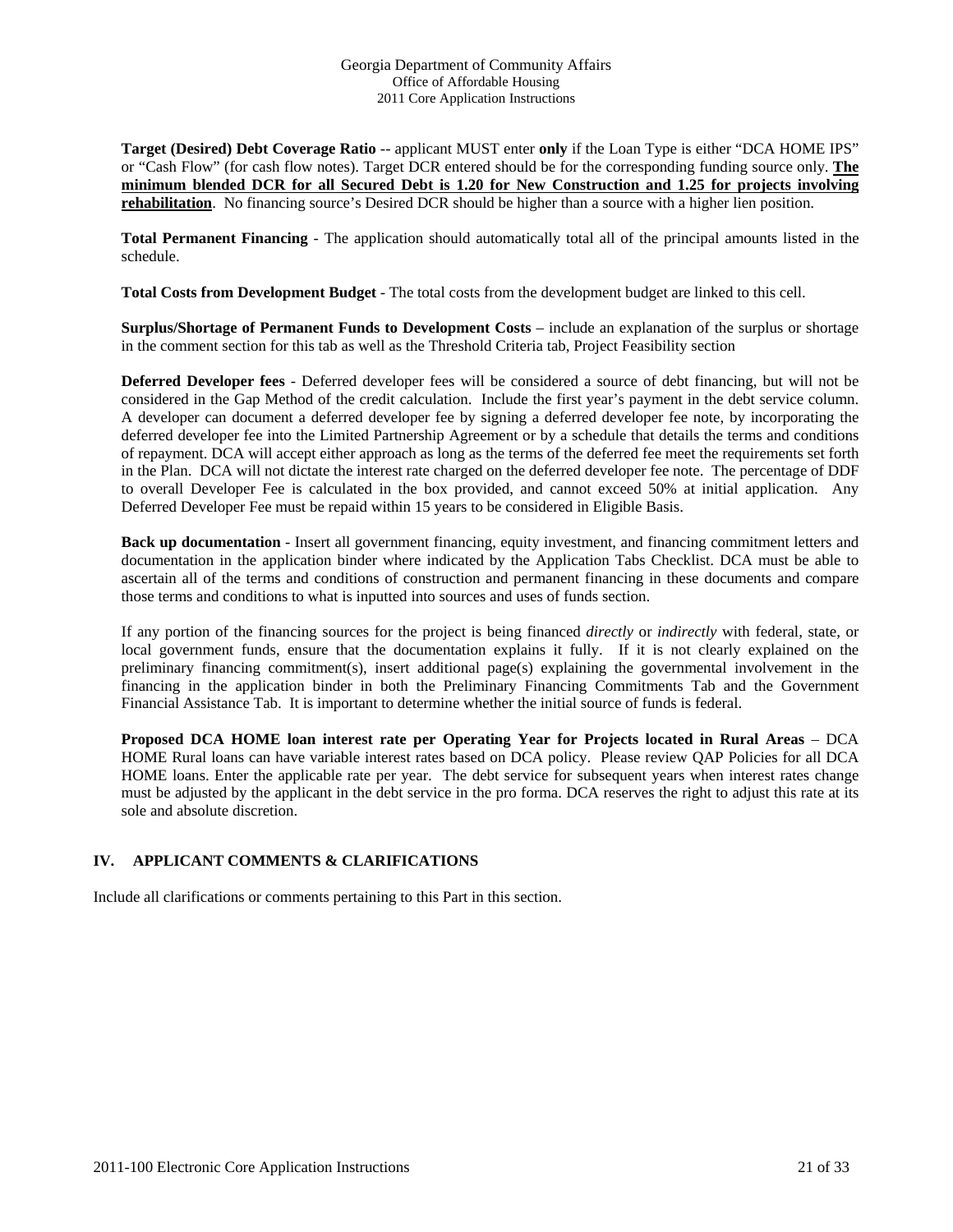### **PART THREE B - USDA 538 LOAN**

**Loan Amount** – Enter the principal loan amount shown on the supporting documentation from lender. Since USDA limits the size of loans eligible for interest credit to \$1,500,000, DCA reserves the right to manually adjust the interest credit for loans in excess of \$1,500,000.

**Effective Rate** – Enter the Effective Interest Assistance Rate in USDA Handbook. Refer to the USDA Guaranteed Rural Rental Housing Program Origination and Servicing Handbook, Chapter 4: Loan Guarantee Application Processing, Section 4.10

**Loan Term** – Enter the loan term shown on the supporting documentation from lender.

**Amortization Period** – Enter the amortization period shown on the supporting documentation from lender.

#### **PART THREE C - HUD INSURED LOAN**

For more information on data input for HUD insured loans, please consult with your HUD lender.

**Loan Amount** – Enter the principal loan amount shown on the supporting documentation from lender.

**Investor Rate** – Enter the Investor Rate shown on the supporting documentation from lender.

**Servicing Fee** – Enter the Servicing Fee shown on the supporting documentation from lender.

**GNMA Guaranty Fee** – Enter the GNMA Guaranty Fee shown on the supporting documentation from lender.

**HUD Mortgage Insurance Premium** – Enter the loan term shown on the supporting documentation from lender.

**Amortization Period** – Enter the amortization period shown on the supporting documentation from lender.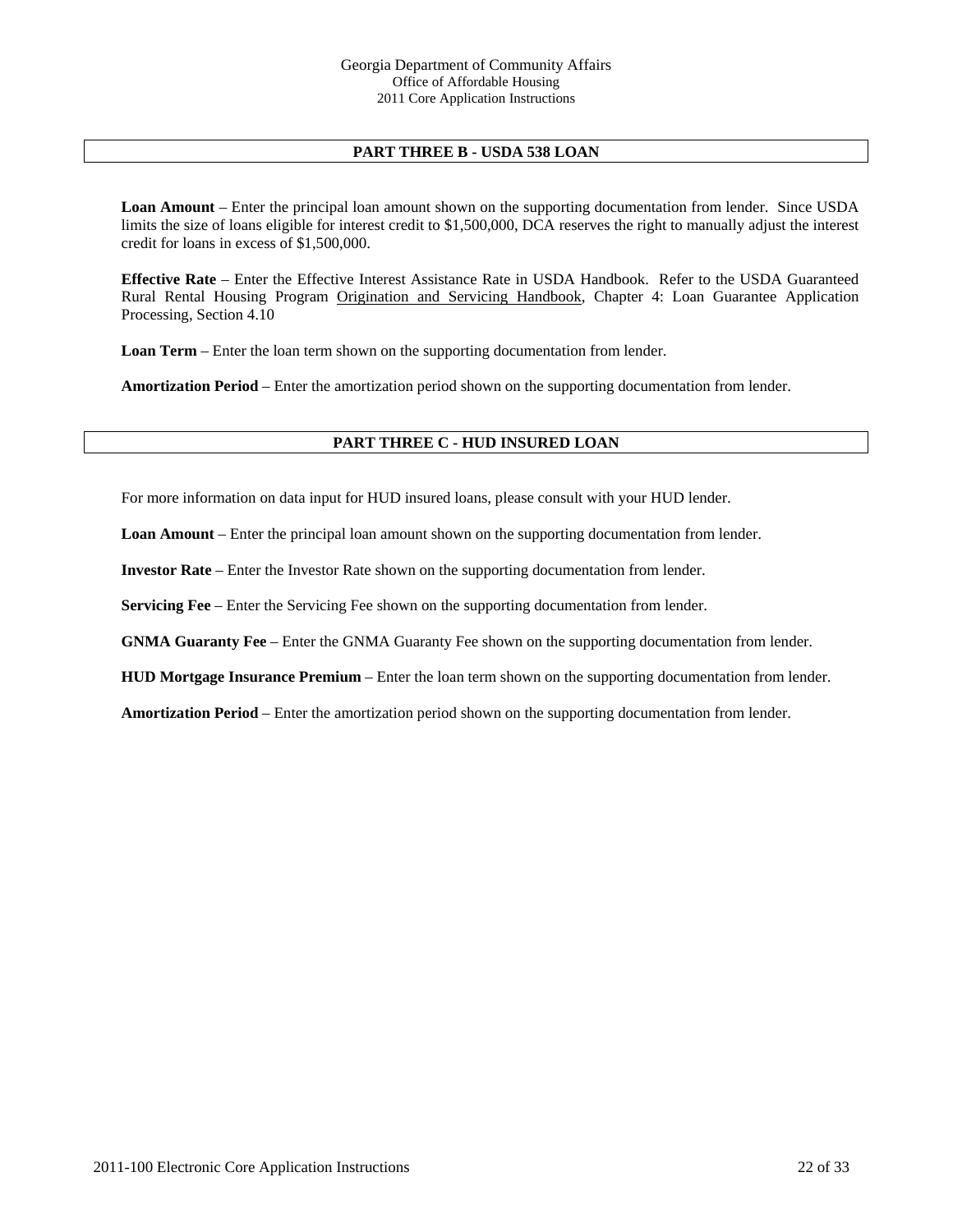# **PART FOUR—USES OF FUNDS**

#### **I. DEVELOPMENT BUDGET**

Identify development costs in the categories provided, and calculate the proposed total development cost. If requesting tax credits, indicate the level of eligible basis (4%/Acquisition Credit or 9%/New Construction/Rehabilitation Credit) to which applicable project costs are appropriate. If you encounter a development cost for the proposed project that is not addressed by the development budget AND does not fall into a budget section containing an "Other" line, then your electronic application form may perhaps be able to be customized to meet your need.

Applicants can include cell references in the LIHTC Basis cells of the development budget section of the application so long as they only reference the Total Cost Cell on the same line item **and** the Total Cost Cells being referenced do not themselves contain formulas or references to other cells.

 DCA will review the development budget during threshold review and, as applicable, HOME underwriting. DCA reserves the right to determine the reasonableness of individual line items and the budget as a whole, and to adjust line items and/or inclusion of amounts in eligible basis as may be appropriate in its determinations, in its sole and absolute discretion.

**Land** – DCA reserves the right to request additional information to establish the value of the land.

**Off-Site Improvements/Preparation** is generally not eligible for inclusion in eligible basis for tax credit purposes, and is not eligible for subsidization with HOME funds.

**Construction Contingency** — Do NOT leave formulas or references to other cells as the Total Amount – an actual numerical value must be entered before submitting the electronic application. Please refer to the "Construction Contingency" policy; "Soft Cost Contingency" is not allowed per the policy in the 2011 Plan.

**Contractor Services** – Please refer to the 2011 QAP policies regarding "Builder Cost Limitations" and itemize all cost in the appropriate lines.DCA HOME loan Applicants that have obtained DCA pre-approval to obtain a letter of credit in lieu of a payment and performance bond for applications where there is an identify of interest between the owner and the contractor may itemize the fee for obtaining the letter of credit in this section.

**Construction Period Financing** – Please itemize all Construction Period Financing expenses and fees in the appropriate lines. DCA HOME loan Applicants that have obtained DCA pre-approval to obtain a construction loan in lieu of a payment and performance bond for applications where there is an identify of interest between the owner and the contractor may itemize the construction loan interest and fees in this section. Comments regarding the calculation of Construction financing interest and fees are encouraged.

**Professional Services** – Please itemize all professional services fees in the appropriate lines. .Comments regarding the calculation of Professional Costs and Fees are encouraged.

**Local Government Fees** – Please itemize all Local Government Fees in appropriate lines. Please do not include these items in Unit/Building Construction line items. Please indicate whether Water Tap Fees or Sewer Tap Fees have been waived. Documentation or comments supporting these estimates are required.

**Permanent Financing Fees** – As represented in the commitment letters provided in the appropriate tab.

**DCA-Related Costs** - Please itemize all applicable DCA related fees in the appropriate lines. DCA fees are listed in the 2011 QAP Exhibit A "DCA Post Award Deadlines and Fee Schedule".

**Equity Costs** – Tax Credit Allocation Fee is calculated as 7% of the annual federal allocation amount for both 4% and 9% credit projects. Tax Credit Compliance Monitoring Fees are listed in the 2011 QAP Exhibit A "DCA Post Award Deadlines and Fee Schedule". Do NOT leave formulas or references to other cells as the amount – an actual numerical value must be entered before submitting the electronic application.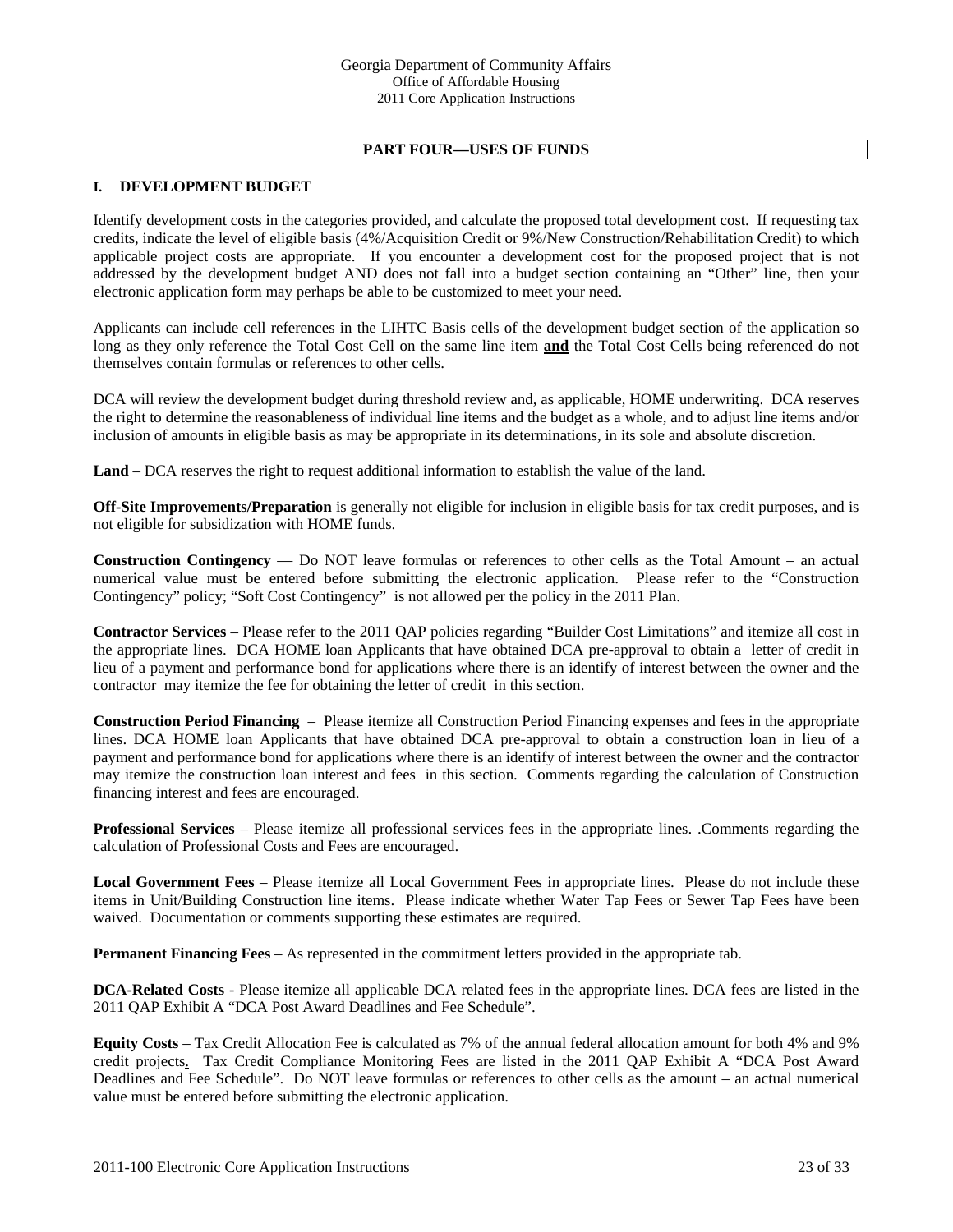**Developer's Fee** — Includes the total of all Consultant (please review Plan definition) fees (regardless of whether the Consultant is serving as a developer, construction manager, development administrator, etc.), developer's overhead, and developer's profit. Generally developer's overhead should not account for more than 50% of the full fee. **Do NOT leave formulas or references to other cells as the amount – an actual numerical value must be entered before submitting the electronic application.** 

**If you are applying for both acquisition and rehab credits or for rehab credits only, please refer to the Maximum Developer Fee section of the 2011 QAP Core Policies.** The developer fee will be a two-part calculation pursuant to the 2011 Core Plan. The adaptive reuse of an existing structure is considered rehabilitation. New construction of buildings as part of the same application will be considered new construction. Please also see the "Developer's Fee Limitations" policy and the "Developer Overhead and Consultant Fees" definitions and policy in the 2011 Plan. Please note that rehab costs and new construction costs should be broken out from the Total Cost.

**Start-Up and Reserves -** please refer to the 2011 Core Polices for policies and requirements regarding the following startup expenses and reserves:

**Marketing -** Include all pre-stabilization marketing expenses in this section, exclusive of rent-up reserves.

**Rent Up Reserves -** A reasonable rent up reserve is required for all projects based on the estimated projected lease up deficit, exclusive of marketing cost. Absent information to the contrary, DCA will assume that three months of projected operating expenses constitutes a reasonable reserve.

**Operating Deficit Reserv**e **-** DCA Tax Credit and HOME funded projects must generally establish an operating deficit reserve account equal 6 months' debt service for all secured debt on the project plus 6 months projected operating expenses. This amount may be greater, depending upon the requirements of other lenders or investors. However, DCA reserves the right to determine its reasonableness for the project.

**Replacement Reserves -** Replacement reserves are generally funded out of operating expenses. Only those pre-funded replacement reserves as required by lenders'/equity providers' commitment letters should be entered.

**Furniture, Fixtures and Equipment -** DCA requires that the cost of all **common space** furniture and other equipment be included in this line item of the development budget. Do **NOT** include these costs in the construction contract. Do not include the cost for Interior Design Services in this location. Interior Design Services / Consultants are included in the Developer Fee.

**Other Costs** — must be described in the space(s) provided. Do not use vague, general terms that may include several unrelated items – be specific. Provide further detail in the electronic Comments section.

**Soft Cost Contingencies — or "project contingencies" above and beyond construction contingency are not allowed and** will not be considered by DCA to be a part of the development cost.

#### **II. TAX CREDIT CALCULATION – BASIS METHOD**

**Subtractions from Basis —** Complete the table, identifying those items that are required to be deducted from the project's eligible basis.

**Eligible Basis Adjustment Calculation** — Complete the table. Per the federal requirement, if the project is in a qualified census tract or difficult development area, the project is eligible for up to 30% basis boost for new construction and/or rehab. If the State Designated Boost is being requested, the Comments section must indicate the basis for the request, and the appropriate deferred developer fee must be entered in Sources. **All required backup documentation substantiating the need and indicating eligibility category(ies) per the QAP ( pp. 15-16, 2011 QAP) for the state designated basis boost must be included in the appropriate tab in the Application**.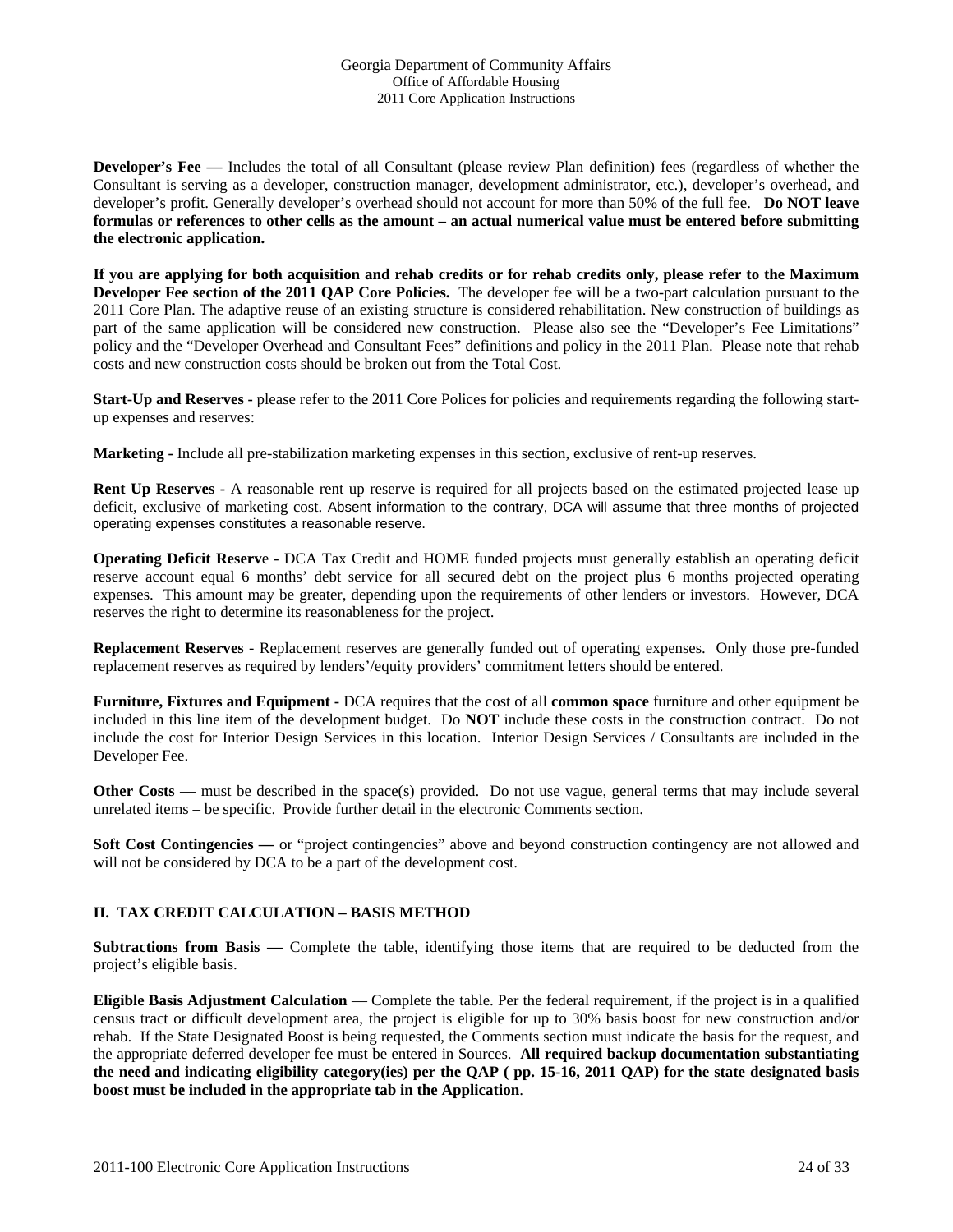The **applicable fraction** will be automatically calculated (the lesser of the percentage of low-income units or low-income square footage).

**For purposes of an application for 9% credits the Applicable Credit Percentage for the month of May 2011 should be utilized. For purposes of an application for 4% credits (Tax-Exempt Bond financed applications), the Applicable Credit Percentage for the month preceding the submission of the application for tax credits should be utilized.** 

### **III. TAX CREDIT CALCULATION – GAP METHOD**

**Total Development Cost (TDC)** – Enter the lesser of the DCA per-unit cost limit (PUCL) or the TDC, if the proposed TDC is within DCA's PUCL.

If the TDC exceeds the PUCL, the applicant must:

- 1.Enter the proposed TDC amount in the box, provided there is a grant from a non-profit foundation or a charitable organization to cover the cost in excess of DCA's cost limit. If there is no grant funding from a foundation or charitable organization to cover the cost that exceeds DCA's cost limit, the TDC for the purposes of the Gap Method of the credit calculation cannot exceed the applicable DCA cost limit.
- 2.Identify the foundation or charitable organization and indicate the grant amount to cover the cost exceeding the DCA cost limit in the spaces provided.
- 3.Identify in the Sources of Funds section (Part III A) the grant from the foundation/charitable organization (>= the cost in excess of the DCA cost limit)

**Equity Factors** - **The equity factor used will be the price per federal and state tax credit dollar based on the equity commitment in the Application.** DCA reserves the right to adjust the prices per federal and state tax credit dollar (equity factors) if the amounts input by the applicant are not reasonable.

#### **IV. TAX CREDIT ALLOCATION**

**Tax Credit Allocation** — The credit amount determined by the eligible basis calculation establishes the *maximum* credit amount. However, DCA cannot and will not allocate more credit to a project than is necessary for financial feasibility. If the credit amount resulting from the equity gap calculation is *less than* the credit amount resulting from the eligible basis calculation, then the maximum credit amount *needed* will be the credit amount resulting from the equity gap calculation. However, the amount of actual tax credit allocation will be the lesser of this maximum credit amount *needed*, the DCA per owner LIHTC limit (determined in the Plan) or any lower credit amount requested by the applicant.

# **V. APPLICANT COMMENTS & CLARIFICATIONS**

Include all clarifications or comments pertaining to this Part in this section.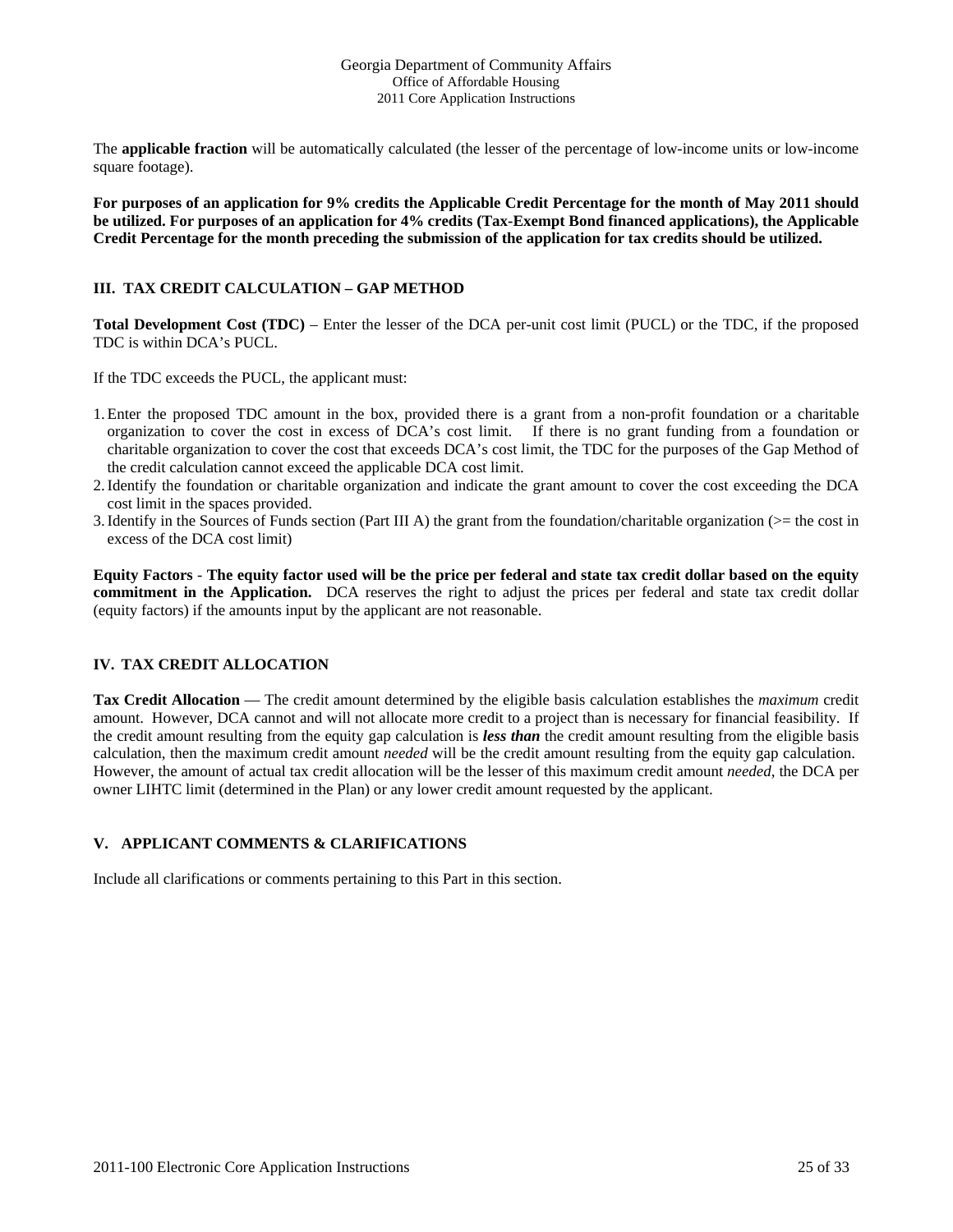## **PART FIVE – UTILITY ALLOWANCES**

#### **UTILITY ALLOWANCE SCHEDULES**

**Utility Allowance Per Unit Information**— Two separate Utility Allowance Schedules are provided to capture up to two different utility configurations.In the tables provided, indicate which utilities the owner would pay and which the tenant would pay. For the tenant-paid utilities, indicate the allowance amounts from the appropriate source documentation. Use the allowances appropriate to the structure type  $-$  i.e., multifamily  $(2+$  units), single family detached or manufactured housing – and to the DCA Utility Region – north, middle or south (please refer to the map provided in the Application Manual). The total utility allowance per bedroom size calculates automatically.

Enter the **Source** and **Date** of the source document from which the utility allowance amounts were obtained. Be sure that the most recently released allowances are used.

Indicate the applicable **Structure Type** as defined in the source document from which the utility allowance amounts were obtained. For example, applicants using the DCA Utility Allowances would choose MF, SF Detached or Mfd Home.

For each of the seven utility categories shown (Heat, A/C, Cooking, Hot Water, Lights, Water & Sewer, and Refuse Collection), indicate the following in the spaces provided (NOTE: Elderly allowances cannot be used except at properties that have 100% HUD PBRA and satisfy the DCA definition of "elderly"):

- **1.** For the Heat, Cooking and Hot Water utilities, select the applicable Fuel Type.
- **2.** For Water & Sewer, indicate whether or not the units will be submetered. If the water and sewer will be submetered, then no water and sewer utility allowances may be included here.
- **3.** Is the utility to be paid by the Tenant or by the Owner? If the utility is available, one or the other must be marked.
- **4.** For the tenant-paid utilities, indicate the allowance amounts from the source documentation mentioned above. Calculate the total utility allowance per bedroom size. **Note: If there is a local public housing authority administering the Section 8 program in your area, contact that authority for water, sewer, and refuse collection allowances also.** If the entity administering the Section 8 program in the project's local jurisdiction does not have utility allowances for water, sewer, or trash removal, then the DCA utility allowances should be used.

#### **NOTE: No changes will be allowed after application submission in the fuel types, utility providers, or payers of the utility bills.**

#### **APPLICANT COMMENTS & CLARIFICATIONS**

Clarifications or comments pertaining to this Part should be entered in this section.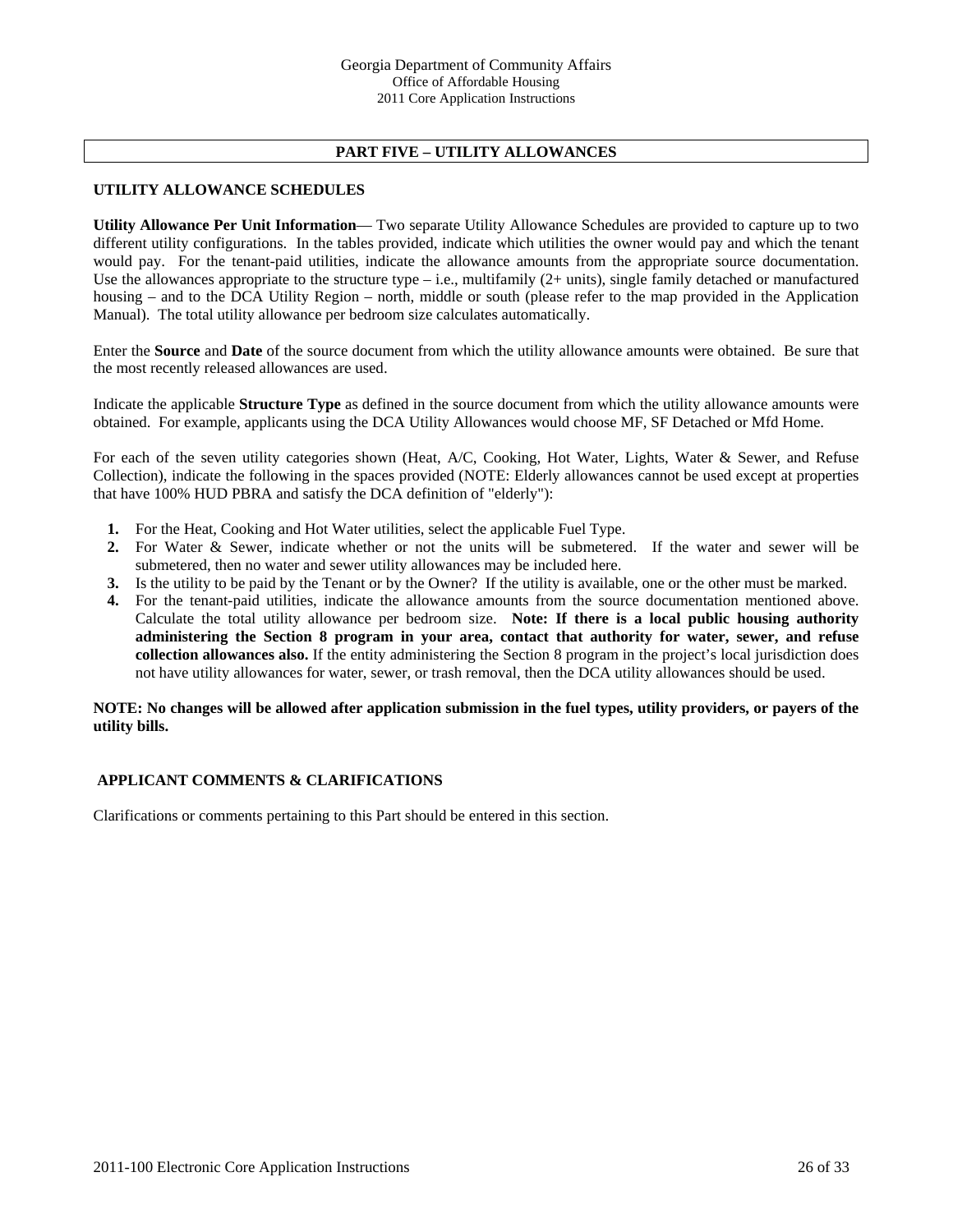#### **PART SIX – REVENUES AND EXPENSES**

#### **I. RENT SCHEDULE**

**Floating or Fixed HOME units** - Indicate whether the HOME funded units will be floating or fixed. DCA will assume that all HOME units are floating unless otherwise designated in this section. Note that all low income units are considered to be HOME assisted units and subject to those restrictions.

**100% HUD PBRA**—Indicate whether **all** units in the project are HUD PBRA units.

**For the Rent Schedule section all applicants must show the proposed Unit Mix by answering all column questions in each row used. To avoid errors, fill in the chart from left to right without skipping columns. Order the columns first by Unit Rent Type, then by Nbr of Bedrooms (All 50% units first, broken down by nbr of bedrooms, then 60% next, etc).** 

**Rent Type** is a drop-down box. Select the appropriate Unit Rent Type from the drop down box. Please also see the "Unit Distribution with Multiple DCA Funding Resources" policy in the 2011 Plan. **Please use order shown below**:

| For a Unit Rent Type of: | Select:      |
|--------------------------|--------------|
| $50\%$ of AMI            | 50% AMI      |
| $60\%$ of AMI            | 60% AMI      |
| Unrestricted             | Unrestricted |
| Common Space             | $N/A$ -CS    |

The units that are designated as **HOME** are subject to fair market rent limitations. All low-income units are considered to be HOME units. For low-income units receiving HOME funds and tax credits, the gross rents may not exceed 30% of 50% of the effective AMI for at least twenty percent (20%) of the low income units, with the balance of low income units not exceeding 30% of the 60% AMI. It is important to note that *all* low income units are limited to HUD's Fair Market Rent for the appropriate bedroom size should it be less than the applicable rent at the proposed AMI. Applicants should assume 1.5 persons per bedroom. For HOME Loans, rents must be affordable at initial lease-up and must remain affordable over the term of the HOME Loan.

If HOME units are subject to a PBRA agreement (with a minimum 10 year term or 10 years remaining term), then the PBRA rents should be used. If the HOME units are not under a rental assistance agreement (or one with less than 10 years remaining) then the HOME rents should be used. Applicants are encouraged to review DCA and HUD guidance on determining the correct number of HOME units and by utilizing the "HOME Allocation" tab in the electronic core application.

**Number of Bedrooms** - Please indicate the number of bedroom(s) in the units by choosing from the options provided (Efficiency, 1, 2, 3, or 4) in the column.

**Number of Bathrooms** – indicate the number of bathrooms in the units described in the row.

**Unit Count** – indicate the number of units that reflect each unit configuration.

**Unit Area** – indicate the square footage that reflects each unit configuration.

**Max Gross Rent Limit** – Enter the program maximum unit rent that can be charged for the units as governed by DCA LIHTC or HOME rent and income limits.

**Proposed Gross Rent** – enter the proposed rent to be charged for each unit (includes utility allowance). This rent cannot exceed the Gross Rent Limit, except if there is PBRA for 10 yrs or more which allows for higher rents.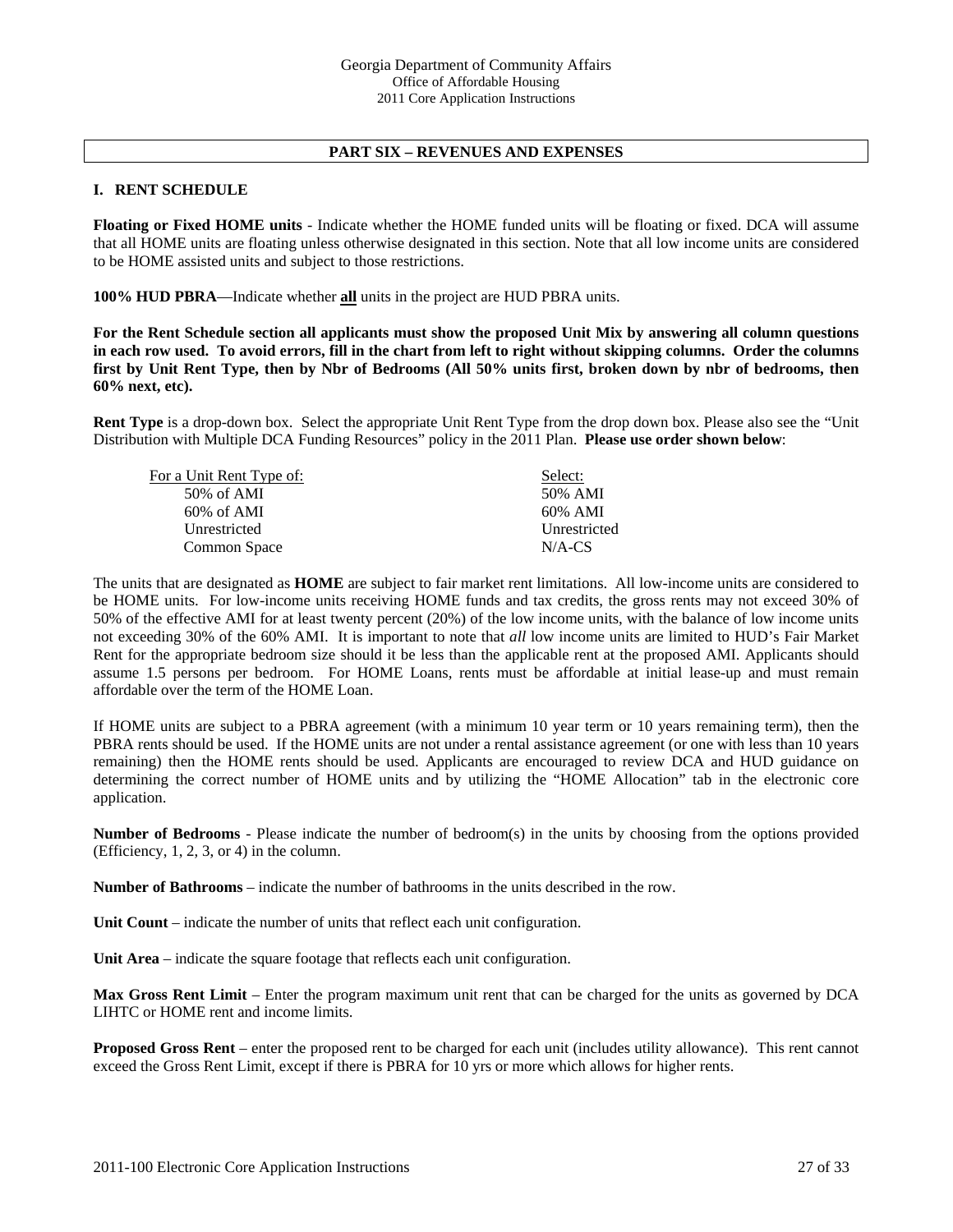For **LIHTC/PHA units with an investment/operating subsidy** the proposed Unit Gross Rent and the Net Rent will generally be reflected as zero. Applicants must enter a Utility Allowance of zero for these units into the rent chart. **Applicants must enter the operating subsidy in the Non-Occupancy Based income part of the Other Income Sources section.** 

**Utility Allowance** – enter the utility allowance for each unit from the appropriate utility allowance chart. A zero must be entered here for market rate units and for **PHA op sub units with an investment/operating subsidy.**

**PBRA Provider or Operating Subsidy** – If neither PBRA nor Operating Subsidy applies, then leave box empty**.** If the application has or will have any project based rental assistance (PBRA), select the provider of the PBRA for such units from the dropdown menu: HUD, PHA PBRA, USDA or Other Governmental PBRA.

If the application will have an operating subsidy provided through a public housing authority, please select "PHA Oper Sub" from the dropdown menu. **If "PHA Oper Sub" is selected, then applicants must also enter a zero "0" for Proposed Gross Rent AND enter the operating subsidy amount in the Non-Occupancy Based income part of the Other Income Sources section.** 

**Net Rent** – The application will automatically subtract the Utility Allowance from the Gross Rent to determine the net rent to be collected by the Owner for each unit. The Application will automatically calculate the total net rent the Owner will receive for all units and then transfers it to the Proforma.

**Employee Unit** is a drop-down box. If your Employee Unit is a low income restricted unit, then the employee must be income-qualified and the unit will be subject to both income and rent restrictions and the Applicant must select "Residential" from the drop down menu. If your Employee Unit is a market rate unit, then rent may be charged and no rent and income restrictions are applicable, so choose "No" from the drop down menu. If your Employee Unit is a common space unit, then no rent may be charged for this unit, a Rent Type of "N/A-CS" must be selected and "Common" should be chosen from the drop down menu. Common space employee units are included in the Total Unit count but not the Residential Unit count.

**Building Type** is a drop down box. Indicate the appropriate building type for each unit in the column from the choices provided: Single-family detached, Manufactured home, Duplex, Townhome, 1 Story, 2 Story, 2 Story Walk up, 3+ Story.

**Type of Activity** is a drop down box. Indicate the appropriate activity for each unit in the column from the choices provided: New Construction, Rehabilitation, or Acquisition/Rehabilitation.

#### **II. UNIT SUMMARY**

This section automatically fills in based upon the lines *completed correctly* in the rent chart, except for the following two items:

**Adaptive Reuse units** – enter the number of adaptive reuse units of each bedroom size **Historic Rehab units** - enter the number of historic rehab units of each bedroom size

**NOTE**: If this section does not appear to calculate correctly, please carefully review the rent chart to make sure the rows used are completed and correct. Partial or illogical (e.g., common space units showing a Rent Type of something other than "N/A-CS") completion of rows in the rent chart can result in incorrect numbers in the unit summary.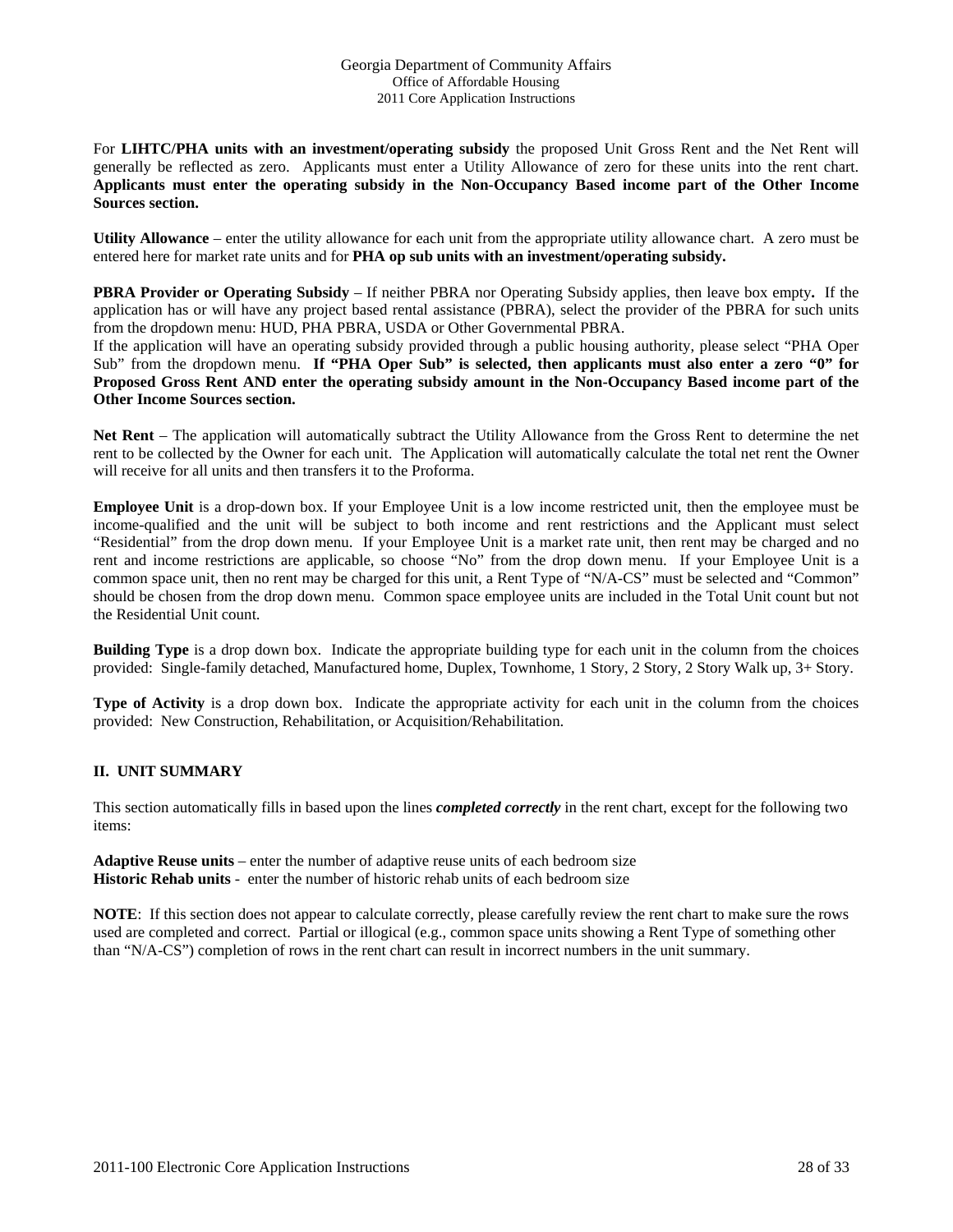#### **III. ANCILLARY AND OTHER INCOME SOURCES**

**Ancillary Income**— refers to regular anticipated income that is dependent on project occupancy rate and that will be trended in the pro forma at the DCA revenue trend rate. Ancillary income may involve laundry and vending machines, nonrefundable deposits and fees, etc. Ancillary income is set to 2% of gross income for DCA underwriting purposes.

**Other Income**— refers to regular income that is NOT dependent on project occupancy rate and that will NOT be trended in the pro forma at the DCA revenue trend rate. Enter the annual actual dollar amounts in the spaces provided, for each year the income is anticipated.

This income category is further divided into two sections for each year:

1. Other Income that is typically *included* in the calculation of the property management fee

**Operating Subsidy** - Enter the operating subsidy amount for each of the applicable years. All annual payment schedules must be substantiated with original documentation detailing the source, amounts, and duration inserted in the application binder where indicated by the Tabs Checklist. **For operating subsidies provided by PHAs, the Rent Schedule should show Proposed Gross rents of zero (0) charged for the units receiving the operating subsidy, as well as a selection of "PHA Oper Sub" from the drop-down list in the "PBRA Provider or Operating Subsidy" column for such units.**

**Other** - Enter the other income amount and source for each of the applicable years for applicable sources. All annual payment schedules must be substantiated with original documentation detailing the source, amounts, and duration inserted in the application binder where indicated by the Tabs Checklist.

2. Other Income that is typically *NOT included* in the calculation of the property management fee

**USDA 538 Loan Interest Credit** – this line auto-completes based on entries made in the USDA 538 Loan tab**.**

**Tax Abatement** - Enter the annual tax abatement amount for each of the applicable years. All annual payment schedules must be substantiated with original documentation detailing the source, amounts, and duration inserted in the application binder where indicated by the Tabs Checklist.

To show tax *exemptions*, simply leave the Real Estate Taxes box in the operating expense budget empty and enter an explanation into the comments section provided for this section.

**Other** - Enter the other income amount and source for each of the applicable years for applicable sources. All annual payment schedules must be substantiated with original documentation detailing the source, amounts, and duration inserted in the application binder where indicated by the Tabs Checklist.

#### **IV. ANNUAL OPERATING EXPENSE BUDGET**

#### **All expenses delineated in the Operating Budget must be broken out in as many categories as apply.**

Enter the on-site staff costs, on-site office costs, professional services, maintenance expenses, utilities, taxes and insurance, on-site security costs and management fee in the applicable categories. The Total Operating Expenses and the Total Annual Expenses will automatically calculate. The Total Operating Expenses less management fee and the replacement reserve contributions will automatically transfer to the Pro Forma.

**Other (describe here)—must be described in the space(s) provided. Do not use vague, general terms that may include** several unrelated items – be specific. If unable to accomplish this in the space provided, please enter "See Comments" in the space and provide further detail in the applicant comments section that follows.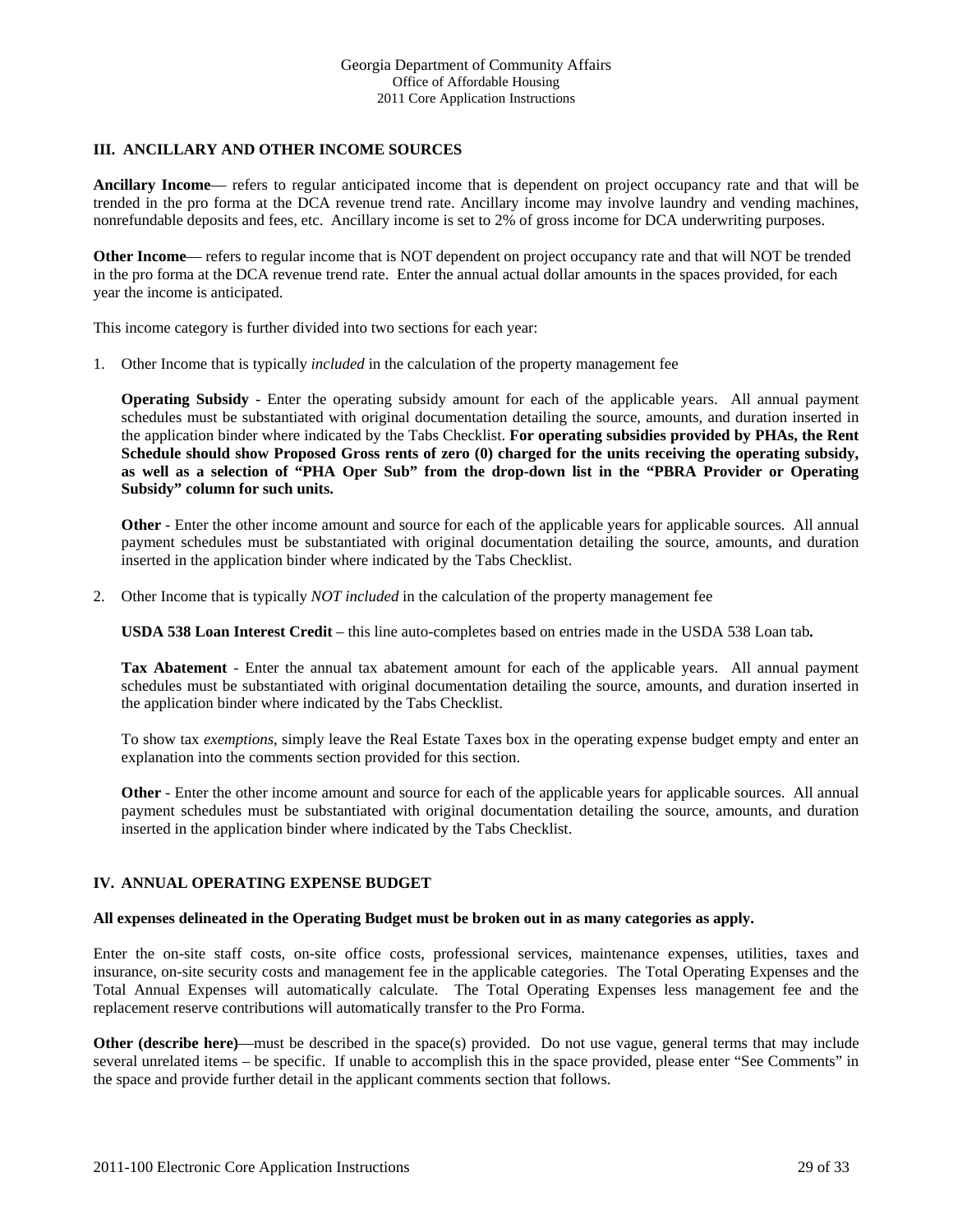**Note:** The annual operating expense budget, net of replacement reserve contributions, must be no less than \$4,500 per unit for projects located in the City of Atlanta, \$4,000 for other urban areas (projects located in metropolitan statistical areas), \$3,000 for rural areas (projects located outside of metropolitan statistical areas), or \$3,000 for rural projects using USDA 515 funds. DCA reserves the right to scrutinize the operating budgets in accordance with market analyses, appraisals, and information on existing DCA projects similar in size, scope, and location. See also the "Annual Operating Expenses" policy in the 2011 Plan.

**Real Estate taxes** – Amount entered must be gross taxes without any deduction for abatement. Abatements must be shown in the "Other Income" section in the line provided. Please also include the calculation methodology in the Applicant Comments. If project has a tax exemption, then leave this amount blank or enter a zero.

**Management Fee** – Use the boxes provided at the top of the Proforma to indicate Management Fee

The annual **replacement reserve contribution** must be no less than \$350 per unit for projects involving rehabilitation, \$250 per unit for new construction projects, \$420 per unit for single-family units, or \$420 per unit for projects involving historic rehabilitation. DCA will use the reserve levels in the HOME policy for tax credit underwriting purposes unless a greater amount is specified. For the purposes of final tax credit underwriting, documentation of the reserve will be reviewed by DCA. For rehab projects, DCA will review the capital reserve replacement information provided in the physical needs assessments to verify that the correct amount is entered. The application will automatically calculate the reserve based on the number of units inputted in the project information section. See also the "Replacement Reserve" policy in the 2011 Plan. Indicate in the space provided the proposed annual replacement reserve contribution per unit.

**Operating Expenses per unit and Replacement Reserves per unit** - The electronic application automatically calculates actual proposed Operating Expense per unit and Replacement Reserve per unit based on applicant's entries.

### **V. APPLICANT COMMENTS & CLARIFICATIONS**

Clarifications or comments pertaining to this Part must be entered into this section, and must include the methodology for projecting the real estate expense at a minimum.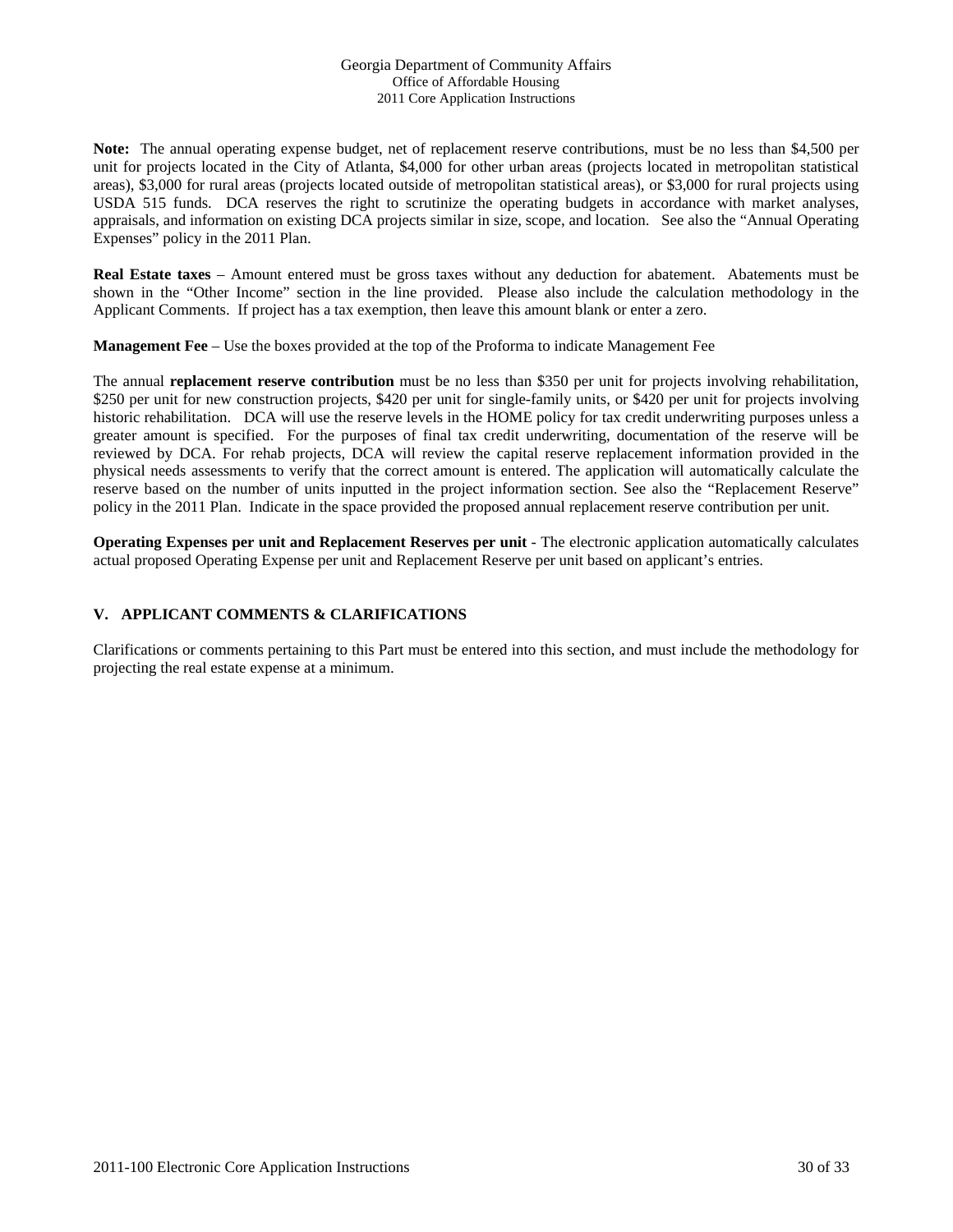### **PART SEVEN - PROJECT CASH FLOW PRO FORMA**

**Complete the entire pro forma forecast for the** greater of the entire credit Compliance Period, HOME loan term, or the Period of Affordability, as applicable.**. Note: Most of the Proforma will be automatically generated.** Please also see the "Revenue, Vacancy, and Expense Trends" policy in the 2011 Plan

#### **I. OPERATING ASSUMPTIONS**

**Revenue Growth** — The assumption for revenue growth for project-based rents, project-based rental assisted rents, and occupancy-based income will be 2% per year.

**Expense Growth** — The assumption for expense growth for operating costs net of management fee and replacement reserve contributions will be 3% per year.

**Reserves Growth** — The assumption for growth for annual reserve contribution will be 3% per year. **Vacancy/Collection Loss**—The assumption for vacancy and collection loss will be 7%. **Ancillary Income –** The assumption for other income growth will be 2% per year. **Asset Management Fee** – Enter the appropriate asset management fee. **Incentive Management Fee –** Applicant must enter the amount of the incentive management fee, if applicable.

**Property Management Fee Growth – applicants must indicate the trending method to be used in the operating forecast** by using the choice boxes provided. *Applicant must choose ONLY one of the following options*:

- "Expense Growth Rate" also provide the Year 1 Management Fee amount, or
- "Percent of Effective Gross Income" also provide the percentage to be used

Do not make ANY entry in the box for the option not chosen – leave it empty.

#### **II. PROFORMA**

**Vacancy Rate**—enter applicable rate of DCA Policy minimum or greater.

**Management Fee**—The annual amount of the property management fee will be automatically calculated based upon the applicant's choice of fee calculation methods.

**Debt Service**—The spreadsheet automatically calculates a fully amortizing debt service value default based on the numbers entered on the Permanent Financing summary in the Sources & Uses Tab. For other debt service types, the applicant must enter the debt service amount (enter each amount as a **negative** integer for proper calculation of the pro forma) for each loan for each year, in accordance with the terms of the loan. Applicant comments **and** an amortization schedule from the lender are required if the payments are not based on standard amortization.

**Cash Flow (Before-Tax)—must be positive** during the entire credit compliance period or term of the HOME loan.

**Debt Service Coverage Ratio (DCR)**-The Debt Service Coverage Ratio, or the last calculated DCR line shown in the Application, must be no less than **1.20 for New Construction and 1.25 for projects involving rehabilitation** during the entire credit Compliance Period, HOME loan term, or the Period of Affordability, whichever is longer. Please also see the "Debt Coverage Ratio" policy in the 2011 Plan.

**Operating Expense Coverage Ratio** – used to evaluate no-debt proposals.

**Balance of DCA HOME Loan—If** you are applying for a DCA HOME loan, then enter the outstanding balance of the DCA HOME loan in one of the "Other Source Balance" spaces provided. **The outstanding balance may not exceed the principal loan amount during any year of the HOME loan term.** 

#### **III. APPLICANT COMMENTS & CLARIFICATIONS**

If applicants have any clarifications or comments pertaining to this Part, these must be entered into this section.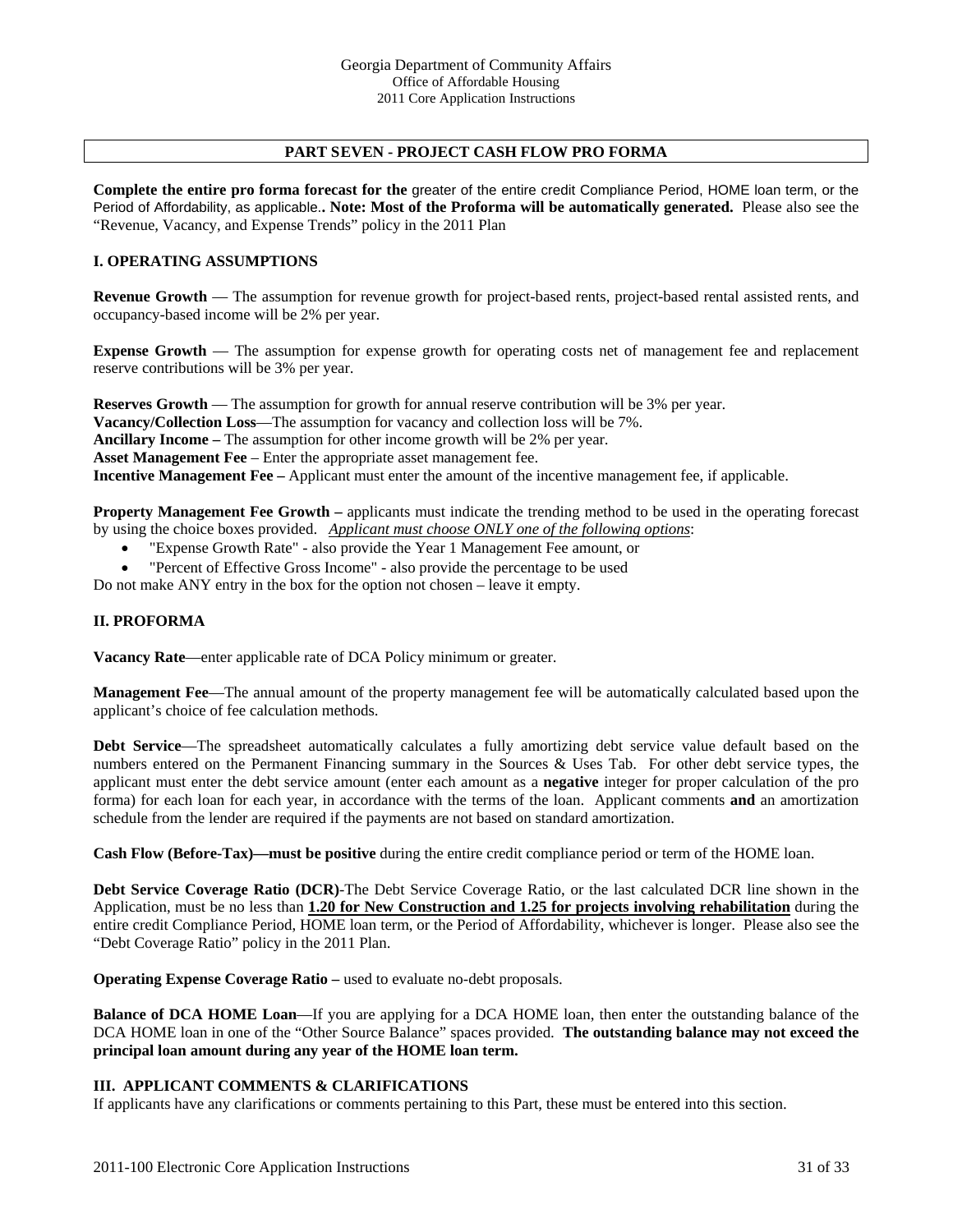# **PART NINE A– SCORING CRITERIA**

All Applicants are required to complete each section in the self score as follows:

- 1) Enter the Applicant's self score for each section and subsection.
- 2) Review and answer all applicable questions by selecting an answer from the drop down menu provided or entering the requested information,
- 3) Complete the comment section for each applicable scoring section by providing a brief summary of why the Applicant believes that the submitted Application should obtain the suggested score. Reference any supporting documents that are included in the Application.
- 4) Recheck all scores, answers, and totals to ensure completion and accurate calculation of self score.

## **PART NINE B– SUPERIOR PROJECT CONCEPT NARRATIVE**

**Superior Project Concept Narrative** – Include where indicated by the Tabs Checklist a brief narrative explaining how this project meets the criteria of this section and why the concept or design is different than most tax credit projects. **A form is included in a tab in the electronic core application for your use.**